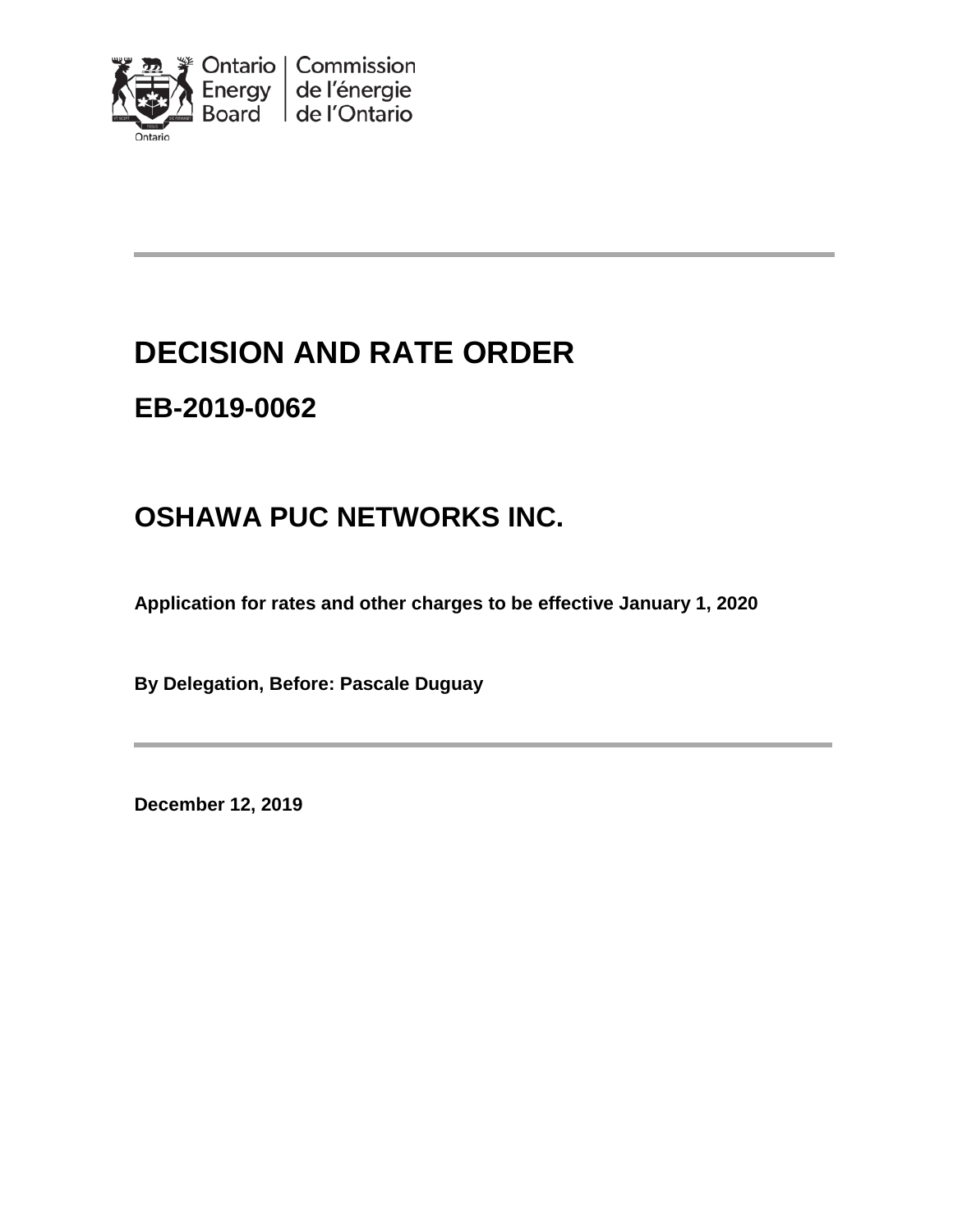## **1 INTRODUCTION AND SUMMARY**

Through this Decision and Rate Order, the Ontario Energy Board (OEB) approves the incentive rate-setting mechanism (IRM) application filed by Oshawa PUC Networks Inc. (Oshawa PUC) for new rates effective January 1, 2020.

Oshawa PUC serves approximately 60,000 mostly residential and commercial electricity customers in the City of Oshawa. The company is seeking the OEB's approval for the rates it charges to distribute electricity to its customers, as is required of licensed and rate-regulated distributors in Ontario.

A distributor may choose one of three rate-setting methodologies approved by the OEB. Each of these is explained in the *[Handbook for Utility Rate Applications](https://www.oeb.ca/industry/rules-codes-and-requirements/handbook-utility-rate-applications)*.

Oshawa PUC's application is based on a Price Cap Incentive Rate-setting option (Price Cap IR), with a five-year term. The Price Cap IR option involves the setting of rates through a cost of service application in the first year. Mechanistic price cap adjustments, based on inflation and the OEB's assessment of the distributor's efficiency, are typically then approved through IRM applications in each of the ensuing four (adjustment) years.

As a result of the OEB's findings in this Decision, there will be a monthly total bill increase before taxes of \$0.11 for a residential customer consuming 750 kWh, effective January 1, 2020.

Oshawa PUC has also applied to change the composition of its distribution service rates. Residential distribution service rates have historically included a fixed monthly charge and a variable usage charge. In 2015, the OEB issued a policy to transition these rates to a fully fixed structure over a four-year period beginning in 20[1](#page-1-0)6.<sup>1</sup> Oshawa PUC, however, commenced its transition in 2017 because its 2016 rates were set on a final basis in its 2015 Custom IR application. This is the fourth and final year of Oshawa PUC's transition to fully fixed rates for residential customers. There is no longer a variable usage rate for this class of customer. This policy change does not affect the total revenue that distributors collect from residential customers.

l

<span id="page-1-0"></span><sup>1</sup> OEB Policy – "A New Distribution Rate Design for Residential Electricity Customers." EB-2012-0410, April 2, 2015.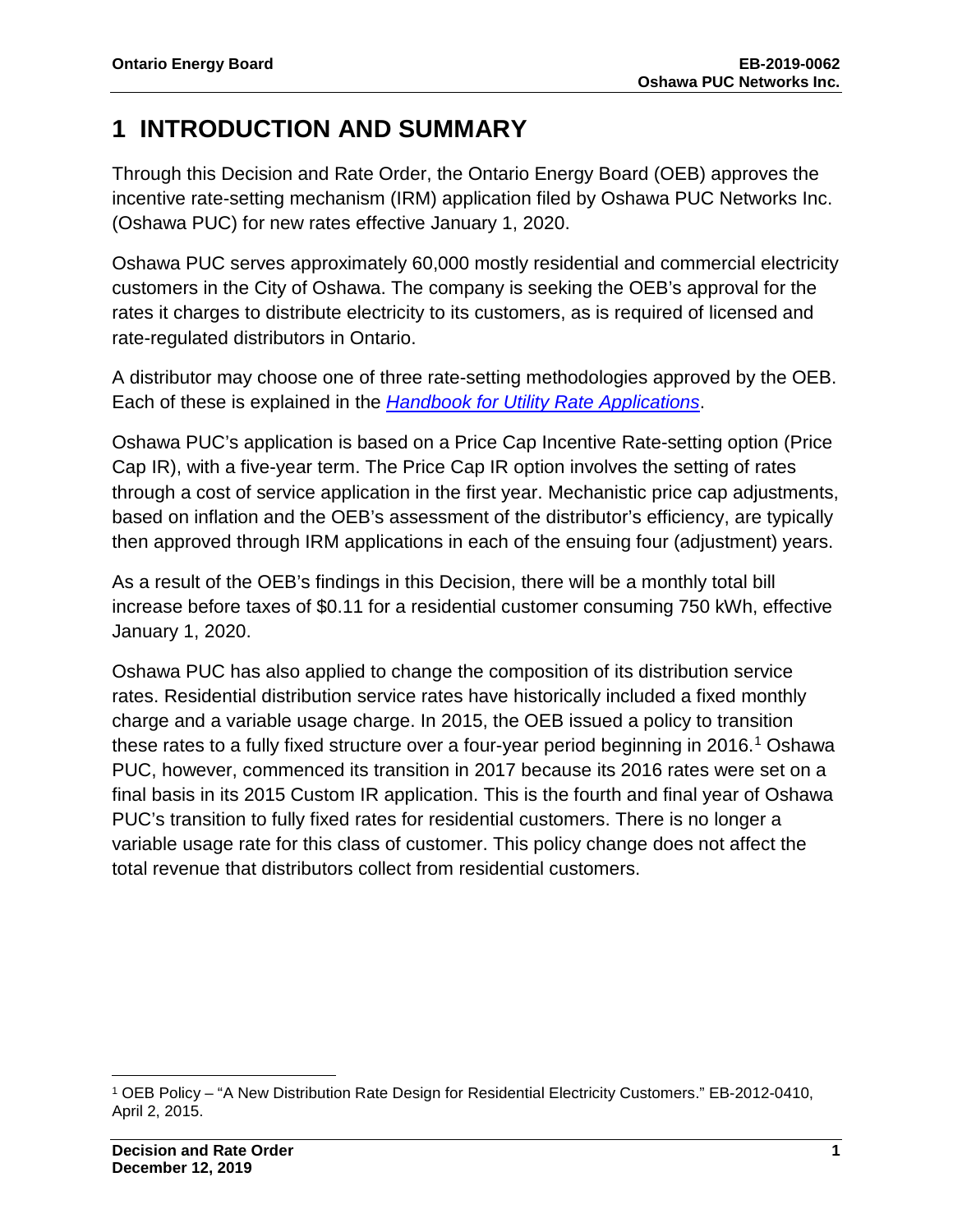## **2 THE PROCESS**

This Decision is being issued by delegated authority, without a hearing, under section 6 of the *Ontario Energy Board Act, 1998* (the OEB Act).

The OEB follows a standardized and streamlined process for hearing IRM applications filed under Price Cap IR. In each adjustment year of a Price Cap IR term, the OEB prepares a Rate Generator Model that includes, as a placeholder, information from the distributor's past proceedings and annual reporting requirements.<sup>[2](#page-2-0)</sup> A distributor will then review and complete the Rate Generator Model, and include it with its application.

Oshawa PUC filed its complete application on August 29, 2019 under section 78 of the OEB Act and in accordance with the Chapter 3 of the OEB's *[Filing Requirements for](https://www.oeb.ca/sites/default/files/Chapter-3-Filing-Requirements-20180712-1.pdf)  [Incentive Rate-Setting Applications](https://www.oeb.ca/sites/default/files/Chapter-3-Filing-Requirements-20180712-1.pdf)* (Filing Requirements) *[Addendum to Filing](https://www.oeb.ca/sites/default/files/Addendum-to-Filing-Requirements-20190715.pdf)  [Requirements for Electricity Distribution Rate Applications](https://www.oeb.ca/sites/default/files/Addendum-to-Filing-Requirements-20190715.pdf)*.

The application was supported by pre-filed written evidence and a completed Rate Generator Model. During the course of the proceeding, the applicant responded to OEB staff questions through emails and phone calls and, where required, updated and clarified the evidence.

# **3 ORGANIZATION OF THE DECISION**

In this Decision, the OEB addresses the following issues, and provides reasons for approving or denying Oshawa PUC's proposals relating to each of them:

- Price Cap Adjustment
- Shared Tax Adjustments
- Retail Transmission Service Rates
- Group 1 Deferral and Variance Accounts
- Lost Revenue Adjustment Mechanism Variance Account Balance
- Residential Rate Design
- Request for a new Deferral and Variance Account

 $\overline{\phantom{a}}$ 

<span id="page-2-0"></span><sup>&</sup>lt;sup>2</sup> The Rate Generator Model is a Microsoft Excel workbook that is used to update base rates, retail transmission service rates and, if applicable, shared tax saving adjustments. It also calculates rate riders for the disposition of deferral and variance account balances. During the course of an IRM proceeding, the Rate Generator Model may be updated in order to make any necessary corrections, or to incorporate new rate-setting parameters as they become available.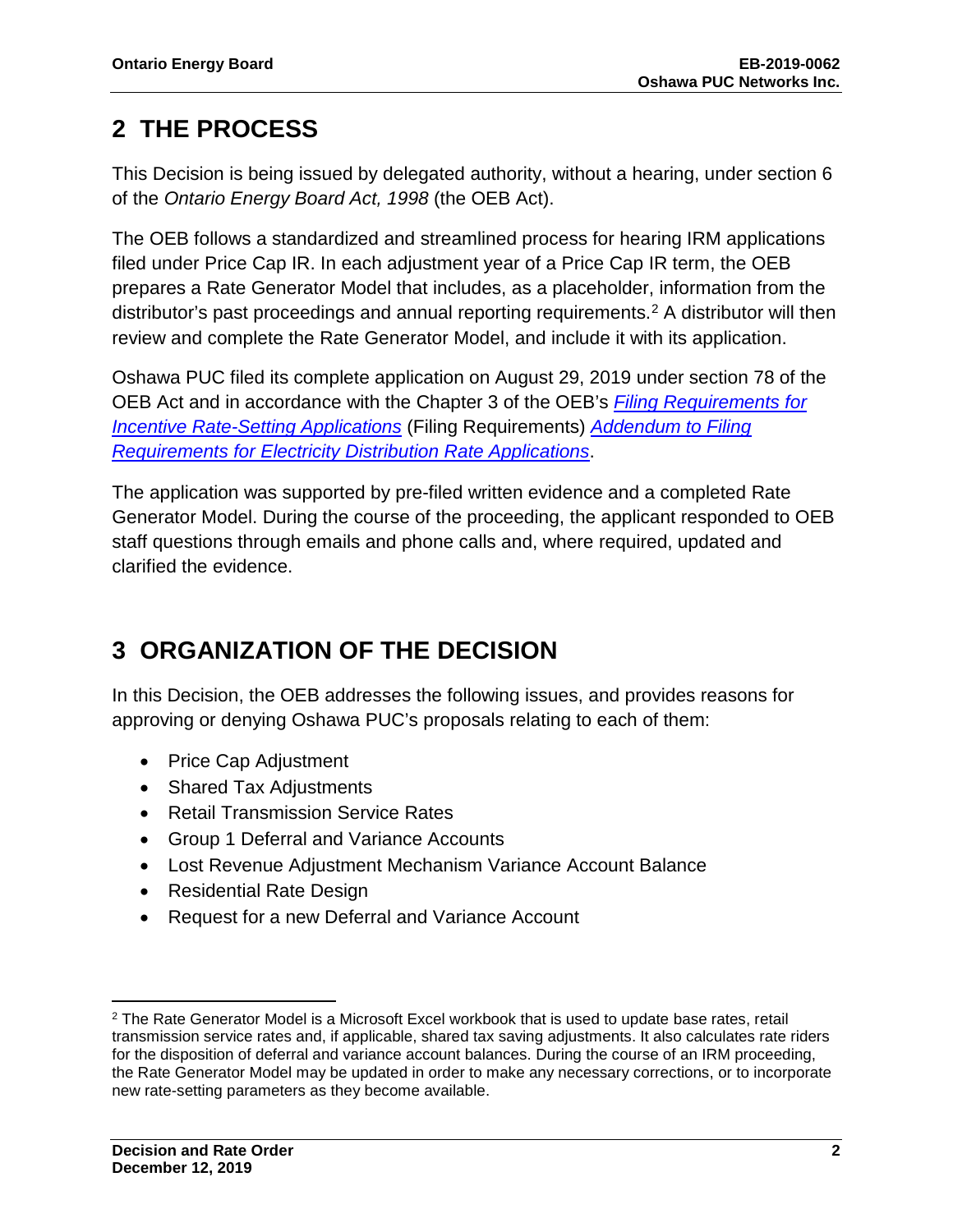In the final section, the OEB addresses the steps to implement the final rates that flow from this Decision.

This Decision does not address rates and charges approved by the OEB in previous proceedings, which are not part of the scope of an IRM proceeding (such as specific service charges<sup>[3](#page-3-0)</sup> and loss factors). No further approvals are required to continue to include these items on a distributor's Tariff of Rates and Charges.

## **4 PRICE CAP ADJUSTMENT**

Oshawa PUC seeks to increase its rates, effective January 1, 2020, based on a mechanistic rate adjustment using the OEB-approved *inflation minus X-factor* formula applicable to Price Cap IR applications.

The components of the Price Cap IR adjustment formula applicable to Oshawa PUC are set out in Table 4.1, below. Inserting these components into the formula results in a 1.85% increase to Oshawa PUC's rates: **1.85%** *=* **2.00%** *- (0.00% +* **0.15%***)*.

| <b>Components</b>             |                                          | <b>Amount</b> |
|-------------------------------|------------------------------------------|---------------|
| Inflation Factor <sup>4</sup> |                                          | 2.00%         |
| X-Factor                      | Productivity <sup>5</sup>                | 0.00%         |
|                               | Stretch $(0.00\% - 0.60\%)$ <sup>6</sup> | 0.15%         |

### **Table 4.1: Price Cap IR Adjustment Formula**

 $\overline{\phantom{a}}$ 

<span id="page-3-0"></span><sup>3</sup> Specific service charges have been amended by the OEB through: the Report of the OEB – "Wireline Pole Attachment Charges", EB-2015-0304, Issued March 22, 2018; and, the Decision and Order on Energy Retail Service Charges EB-2015-0304, Issued on February 14, 2019. Certain Service Charges are subject to annual inflationary adjustments to be determined by the OEB through a generic order. The Decision and Order EB-2019-0280 issued November 28, 2019 for energy retailer service charges, and the cover letter dated November 28, 2019 "Inflation Adjustment for Energy Retailer Service Charges (EB-2019-0280) and Wireline Pole Attachment Charge (EB-2015-0304) for Electricity Distributors", established the adjustments effective January 1, 2020.

<span id="page-3-1"></span><sup>4</sup> For the 2020 Inflation Factor, see Ontario Energy Board 2020 Electricity Distribution Rate applications webpage - October 31, 2019.

<span id="page-3-2"></span><sup>5</sup> Report of the OEB – "Rate Setting Parameters and Benchmarking under the Renewed Regulatory Framework for Ontario's Electricity Distributors" EB-2010-0379, Issued November 21, 2013, corrected December 4, 2013.

<span id="page-3-4"></span><span id="page-3-3"></span><sup>&</sup>lt;sup>6</sup> The stretch factor groupings are based on the Report to the Ontario Energy Board – "Empirical Research in Support of Incentive Rate-Setting: 2018 Benchmarking Update", prepared by Pacific Economics Group LLC., August 15, 2019.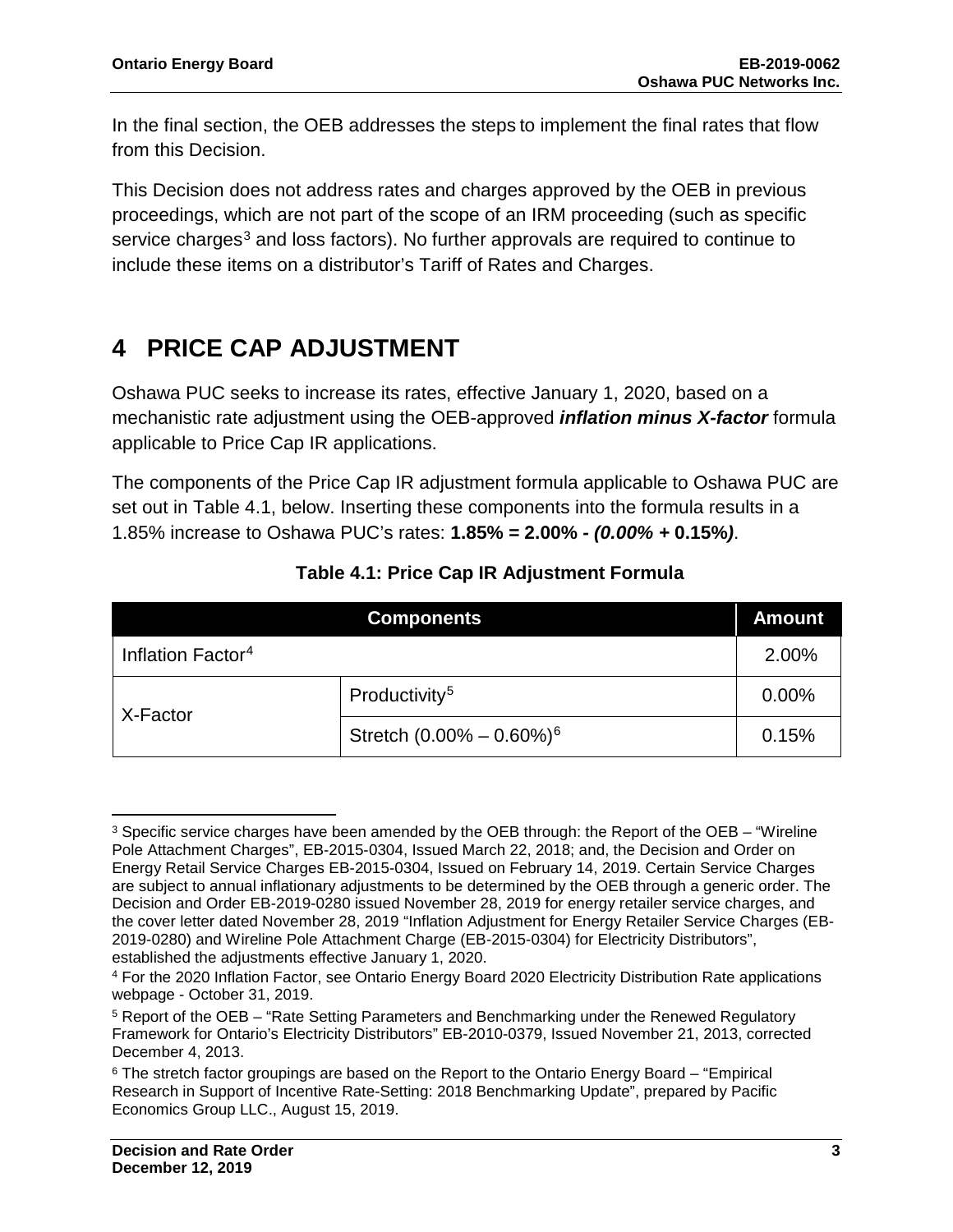The inflation factor of 2.00% applies to all Price Cap IR applications for the 2020 rate year.

The X-factor is the sum of the productivity factor and the stretch factor. It is a productivity offset that will vary among different groupings of distributors. Subtracting the X-factor from inflation ensures that rates decline in real, constant-dollar terms, providing distributors with a tangible incentive to improve efficiency or else experience declining net income.

The productivity component of the X-factor is based on industry conditions over a historical study period and applies to all Price Cap IR and Annual IR Index applications for the 2020 rate year.

The stretch factor component of the X-factor is distributor specific. The OEB has established five stretch factor groupings, each within a range from 0.00% to 0.60%. The stretch factor assigned to any particular distributor is based on the distributor's total cost performance as benchmarked against other distributors in Ontario. The most efficient distributor would be assigned the lowest stretch factor of 0.00%. Conversely, a higher stretch factor would be applied to a less efficient distributor (in accordance with its cost performance relative to expected levels) to reflect the incremental productivity gains that the distributor is expected to achieve. The stretch factor assigned to Oshawa PUC is 0.15%.

### **Findings**

The OEB finds that Oshawa PUC's request for a 1.85% rate adjustment is in accordance with the annually updated parameters set by the OEB. The adjustment is approved, and Oshawa PUC's new rates shall be effective January 1, 2020.

The adjustment applies to distribution rates (fixed and variable) uniformly across all customer classes.[7](#page-4-0)

<span id="page-4-0"></span> $\overline{\phantom{a}}$ <sup>7</sup> Price Cap IR and Annual IR Index adjustments do not apply to the following rates and charges: rate riders, rate adders, low voltage service charges, retail transmission service rates, wholesale market service rate, smart metering entity charge, rural or remote electricity rate protection charge, standard supply service – administrative charge, transformation and primary metering allowances, loss factors, specific service charges, microFIT charge, and retail service charges.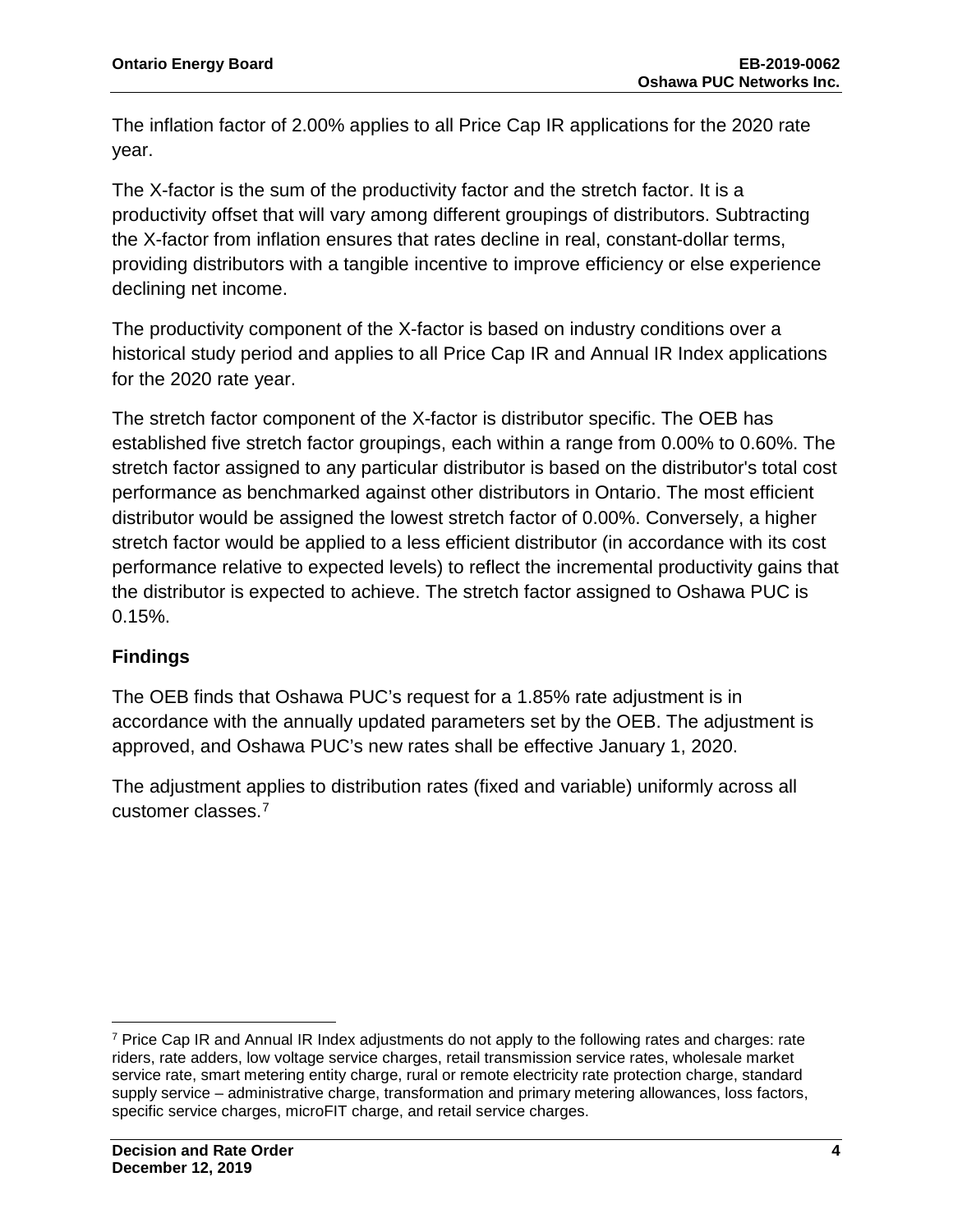## **5 SHARED TAX ADJUSTMENTS**

In any adjustment year of a Price Cap IR term, a change in legislation may result in a change to the amount of taxes payable by a distributor. With regard to IRM applications, the OEB has long held that the impact of such legislated tax changes be shared 50/50 between shareholders and ratepayers. The shared tax change amount, whether in the form of a credit or a debit, will be assigned to customer rate classes in the same proportions as the OEB-approved distribution revenue by rate class from the distributor's last cost of service proceeding.

On July 25, 2019, the OEB issued a letter<sup>[8](#page-5-0)</sup> providing accounting guidance with respect to recent changes in capital cost allowance (CCA) rules. The guidance provides that impacts from changes in CCA rules will not be assessed in IRM applications, and that any request for disposition of amounts related to CCA changes is to be deferred to the distributor's next cost-base rate application. A distributor's request for disposition of shared tax adjustment amounts in an IRM application should, therefore, be comprised only of impacts for tax changes unrelated to CCA (such as changes in corporate income tax rates).

The application identifies a total tax increase of \$61,683, resulting in a shared debit amount of \$30,841 to be collected from ratepayers.

This allocated tax sharing amount does not produce a rate rider in one or more rate classes. In such situations, where the Rate Generator Model does not compute rate riders, distributors typically are required to transfer the entire OEB-approved tax sharing amount into the Disposition and Recovery of Regulatory Balances Control Account (Account 1595) for disposition at a later date.

### **Findings**

The OEB approves the recovery of a tax sharing amount of \$30,841.

The allocated tax sharing debit amount of \$30,841 does not produce a rate rider in one or more rate classes. The OEB therefore directs Oshawa PUC to record the OEBapproved tax sharing debit amount of \$30,841 into Account 1595 "Sub-account Principal Balances Approved for Disposition in 2020", by March 31, 2020, for disposition at a later date.

<span id="page-5-0"></span>l <sup>8</sup> OEB Accounting Direction Regarding Bill C-97 and Other Changes in Regulatory or Legislated Tax Rules for Capital Cost Allowance, July 25, 2019.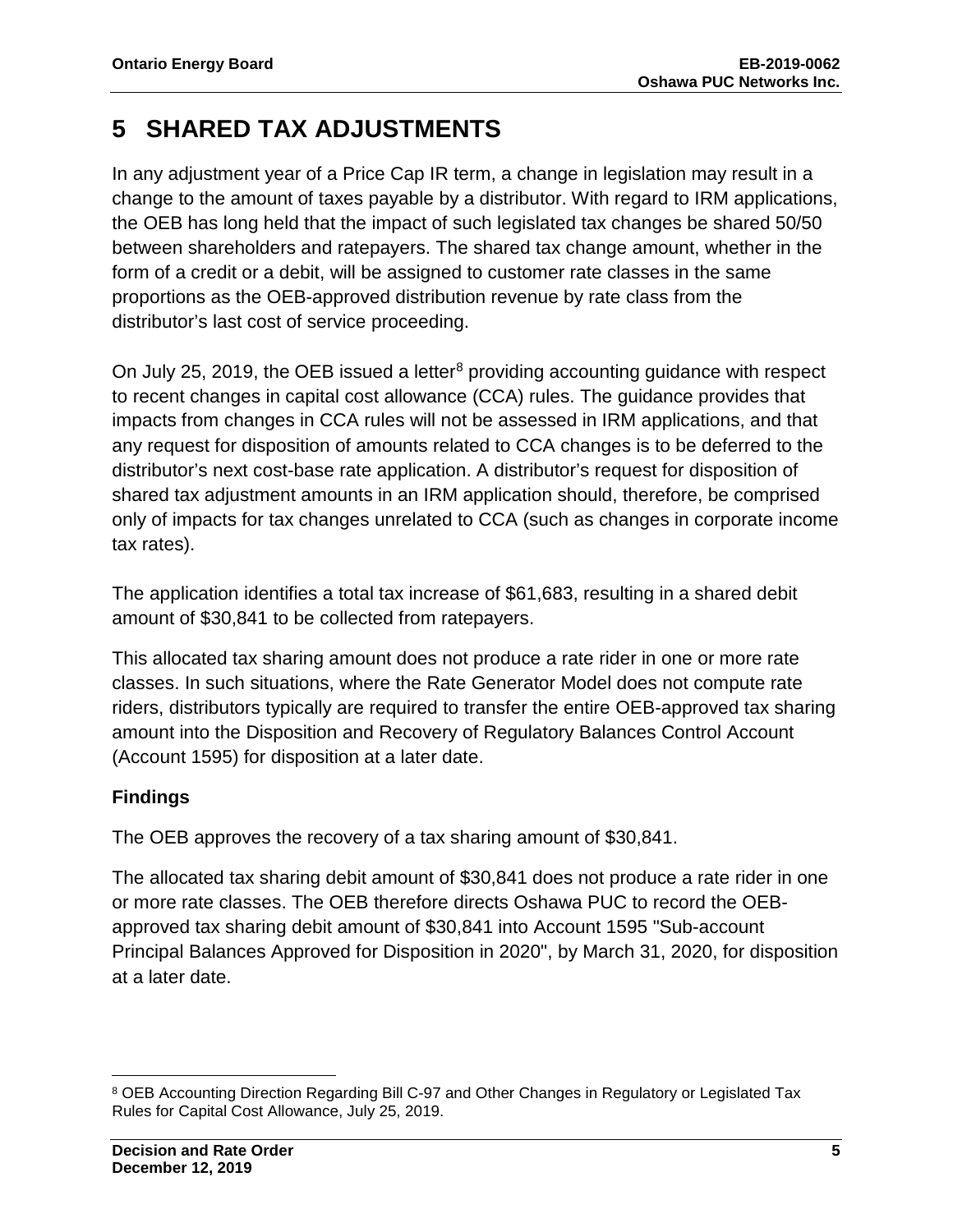## **6 RETAIL TRANSMISSION SERVICE RATES**

Distributors charge retail transmission service rates (RTSRs) to their customers in order to recover the amounts they pay to a transmitter, a host distributor, or both, for transmission services. All transmitters charge Uniform Transmission Rates (UTRs) to distributors connected to the transmission system. Host distributors charge host-RTSRs to distributors embedded within the host's distribution system. Each of these rates are OEB-approved.

Oshawa PUC is transmission connected and is requesting approval to adjust the RTSRs that it charges its customers to reflect the currently approved rates that it pays for transmission services included in Table 6.1.

| <b>UTRs (2019)</b>                            | per kW |
|-----------------------------------------------|--------|
| <b>Network Service Rate</b>                   | \$3.83 |
| <b>Connection Service Rates</b>               |        |
| <b>Line Connection Service Rate</b>           | \$0.96 |
| <b>Transformation Connection Service Rate</b> | \$2.30 |

### Table 6.1: UTRs<sup>[9](#page-6-0)</sup>

### **Findings**

Oshawa PUC's proposed adjustment to its RTSRs is approved. The RTSRs were adjusted based on the current UTRs.

The differences resulting from the approval of new 2020 UTRs will be captured in Accounts RSVA – Retail Transmission Network Charge 1584 and Retail Transmission Connection Charge 1586.

<span id="page-6-0"></span>l <sup>9</sup> EB-2019-0164, Decision and Order, July 25, 2019.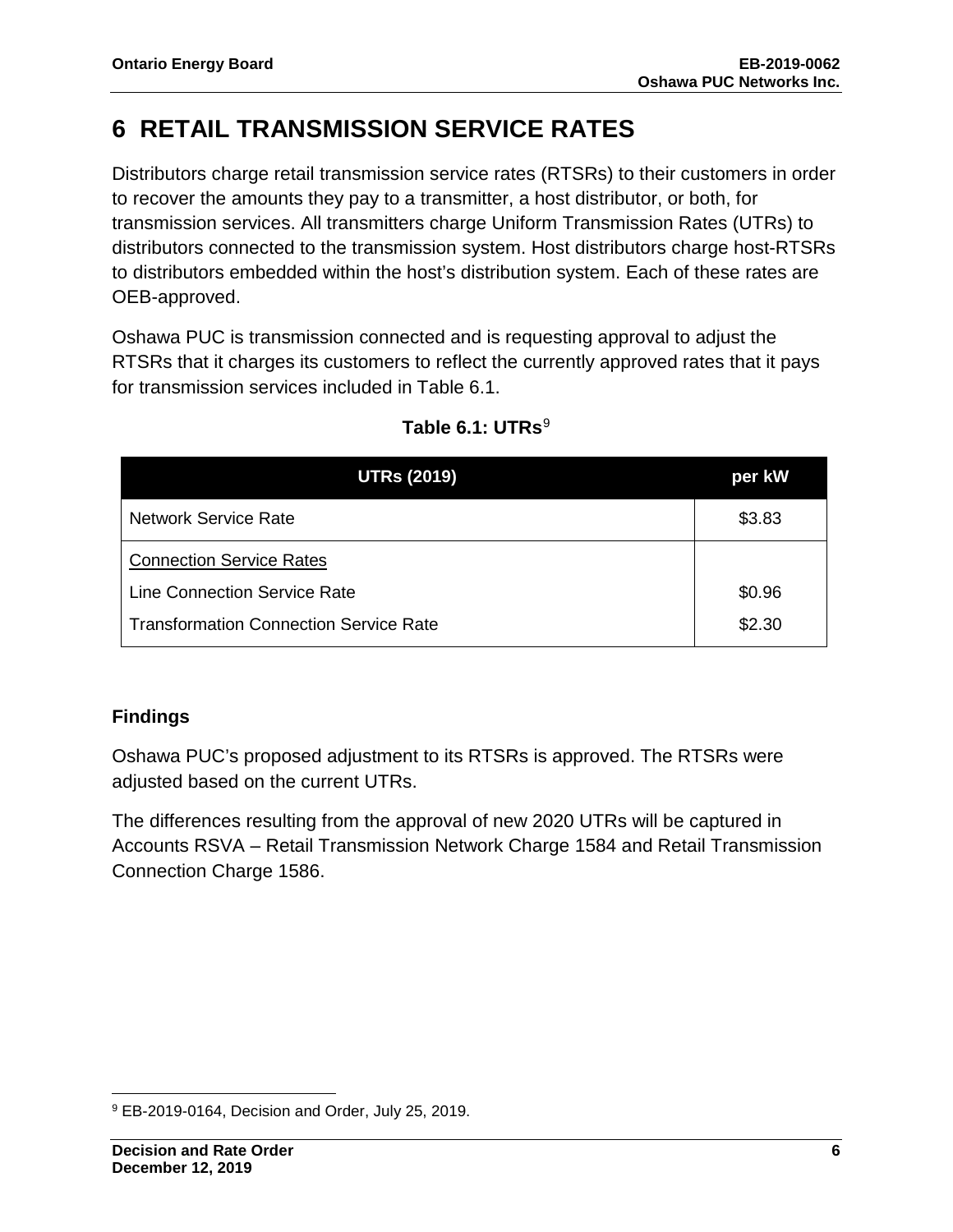## **7 GROUP 1 DEFERRAL AND VARIANCE ACCOUNTS**

In each year of an IRM term, the OEB will review a distributor's Group 1 deferral and variance accounts in order to determine whether their total balance should be disposed.[10](#page-7-0) OEB policy requires that Group 1 accounts be disposed if they exceed (as a debit or credit) a pre-set disposition threshold of \$0.001 per kWh, unless a distributor justifies why balances should not be disposed.[11](#page-7-1) If the balance does not exceed the threshold, a distributor may elect to request disposition.

The 2018 actual year-end total balance for Oshawa PUC's Group 1 accounts including interest projected to December 31, 2019 is a credit of \$3,149,736. This amount represents a total credit claim of \$0.0029 per kWh, which exceeds the disposition threshold, and the utility has requested interim disposition.

*a) Global Adjustment Variance Account*

One of the components of the commodity costs billed by the Independent Electricity System Operator (IESO), which is included in Group 1 accounts, is the Global Adjustment (GA).<sup>[12](#page-7-2)</sup>

Different customer groups pay the GA in different ways:

- For Regulated Price Plan (RPP) customers, the GA is incorporated into the standard commodity rates customers pay. Therefore, there is no separate variance account for the GA.
- "Class A" customers are allocated GA costs based on the percentage their demand contributes to the top five Ontario system peaks. As distributors settle with Class A customers based on actual GA costs, there is no resulting variance.
- "Class B" non-RPP customers are billed GA based on the electricity they consume in a month at the IESO published GA price. Distributors track any

• Ontario Power Generation's nuclear and hydroelectric generating stations

- contracted rates paid to a number of generators across the province
- the cost of delivering conservation programs.

<span id="page-7-0"></span>l <sup>10</sup> Group 1 accounts track the differences between the costs that a distributor is billed for certain IESO and host distributor services (including the cost of power) and the associated revenues that the distributor receives from its customers for these services. The total net difference between these costs and revenues is disposed to customers through a temporary charge or credit known as a rate rider. <sup>11</sup> Report of the OEB – "Electricity Distributors' Deferral and Variance Account Review Initiative (EDDVAR)." EB-2008-0046, July 31, 2009.

<span id="page-7-2"></span><span id="page-7-1"></span><sup>&</sup>lt;sup>12</sup> The GA is established monthly by the IESO to reflect the difference between the wholesale market price for electricity and regulated rates for:

<sup>•</sup> payments for building or refurbishing infrastructure such as gas-fired and renewable facilities and other nuclear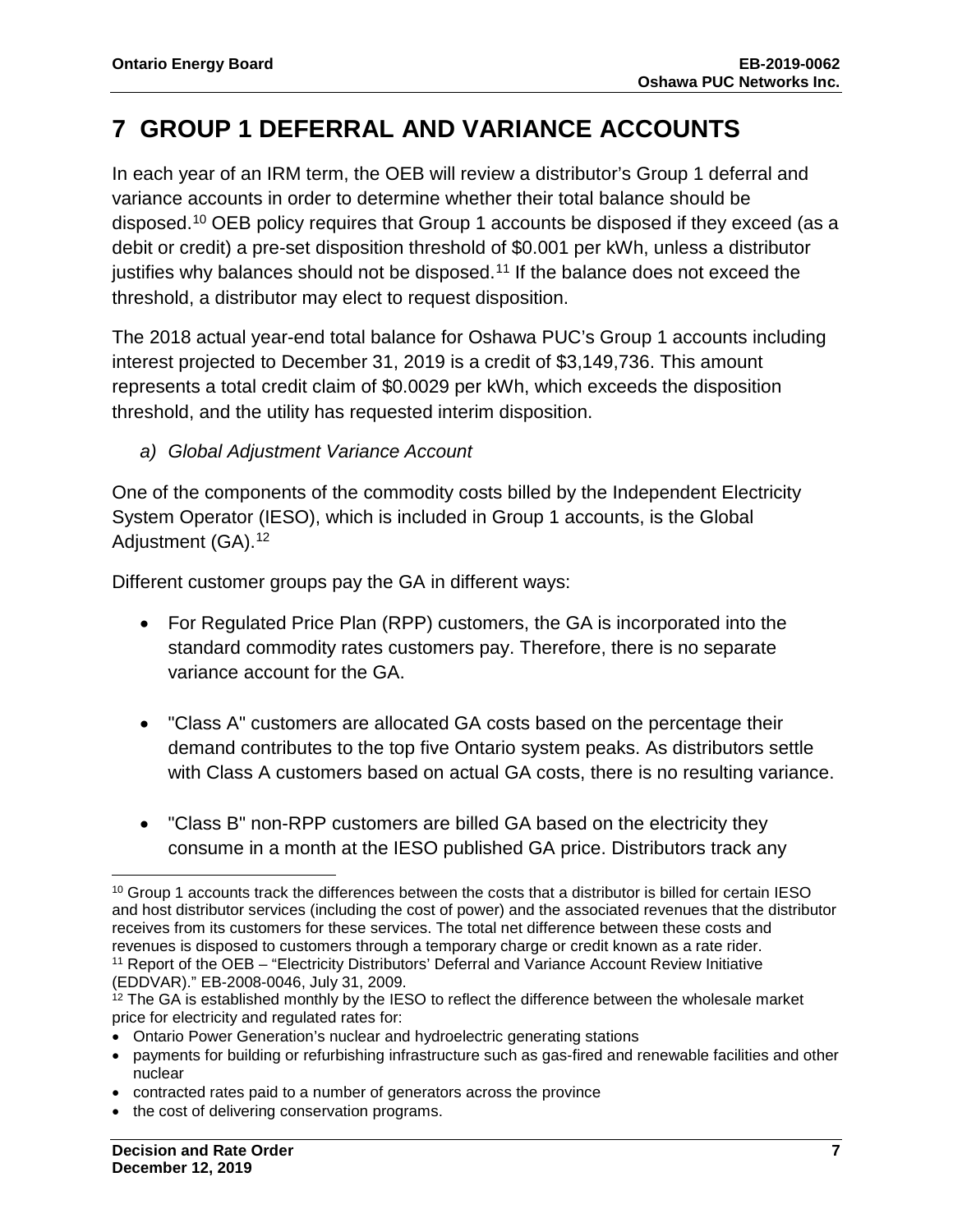difference between the billed amounts and actual costs for these customers in the GA Variance Account for disposal, once audited.

Under the general principle of cost causality, customer groups that cause variances which are recorded in Group 1 accounts should be responsible for paying (or receiving credits) for their disposal. A customer's movement from one group to another should not prevent that customer from paying/receiving a debit/credit balance.

Oshawa PUC proposes the recovery of its GA variance account debit balance of \$76,606 as at December 31, 2018, including interest to December 31, 2019, in accordance with the following table.

| <b>Proposed Amounts</b>                                                                                                              | <b>Proposed Method</b><br>for Recovery |
|--------------------------------------------------------------------------------------------------------------------------------------|----------------------------------------|
| \$72,982 recovered from customers who were Class B for the entire<br>period from January 2017 to December 2018                       | per kWh rate rider                     |
| \$820 recovered from customers formerly in Class B during the<br>period January 2017 to June 2018 who were reclassified to Class A   | 12 equal installments <sup>13</sup>    |
| \$1,672 recovered from customers formerly in Class B during the<br>period January 2017 to June 2017 who were reclassified to Class A | 12 equal installments <sup>14</sup>    |
| \$1,132 recovered from customers formerly in Class A during the<br>period July 2017 to June 2018 who were reclassified to Class B    | 12 equal installments <sup>15</sup>    |

### **Table 7.1: Recovery of GA Variance**

### *b) Capacity Based Recovery Class B Sub-account*

The balance of the Group 1 accounts includes the Capacity Based Recovery (CBR) sub-account for Class B customers of \$17,628, relating to the IESO's wholesale energy market for the CBR program. Oshawa PUC had Class A customers during the period from January 2017 to December 2018 but the CBR Class B rate riders calculated rounded to zero at the fourth decimal place in one or more of the rate classes. In this event, the entire Account 1580 sub-account CBR Class B is added to the Account 1580 – Wholesale Market Service Charge control account to be disposed through the general purpose Group 1 Deferral and Variance Account.

<span id="page-8-0"></span>l <sup>13</sup> 2020 IRM Rate Generator Model, Tab 6.1a "GA Allocation".

<span id="page-8-1"></span> $14$  Ibid.

<span id="page-8-2"></span> $15$  Ibid.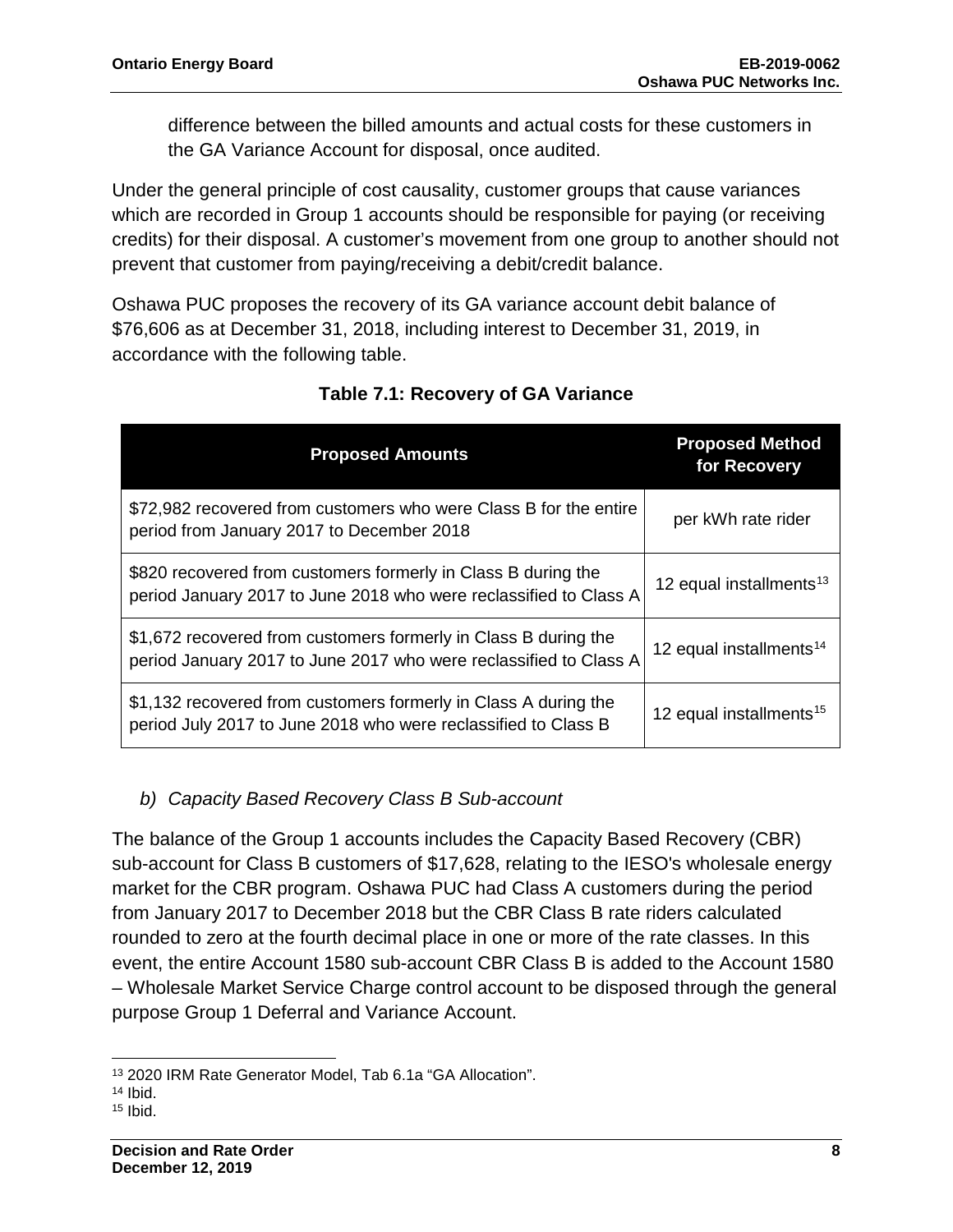### *c) Group 1 Accounts*

The Group 1 accounts being sought for disposition (excluding global adjustment) include the following flow through variance accounts: Smart Meter Entity Charges, Wholesale Market Service Charges, Retail Transmission Service Charges and Commodity Power Charges. These Group 1 accounts have a total credit balance of \$3,226,341, which results in a refund to customers. This balance combined with the balance for the global adjustment account results in the total credit balance for Group 1 accounts of \$3,149,736.

The balances proposed for disposition reconcile with the amounts reported as part of the OEB's *Electricity Reporting and Record-Keeping Requirements.*[16](#page-9-0) Oshawa PUC further submits that its proposal for a one-year disposition period is in accordance with the OEB's policy.<sup>[17](#page-9-1)</sup>

The following table identifies the principal and interest amounts proposed for disposition.

l <sup>16</sup> Electricity Reporting and Record Keeping Requirements, Version dated May 3, 2016.

<span id="page-9-1"></span><span id="page-9-0"></span><sup>17</sup> Report of the OEB – "Electricity Distributors' Deferral and Variance Account Review Initiative (EDDVAR)." EB-2008-0046, July 31, 2009.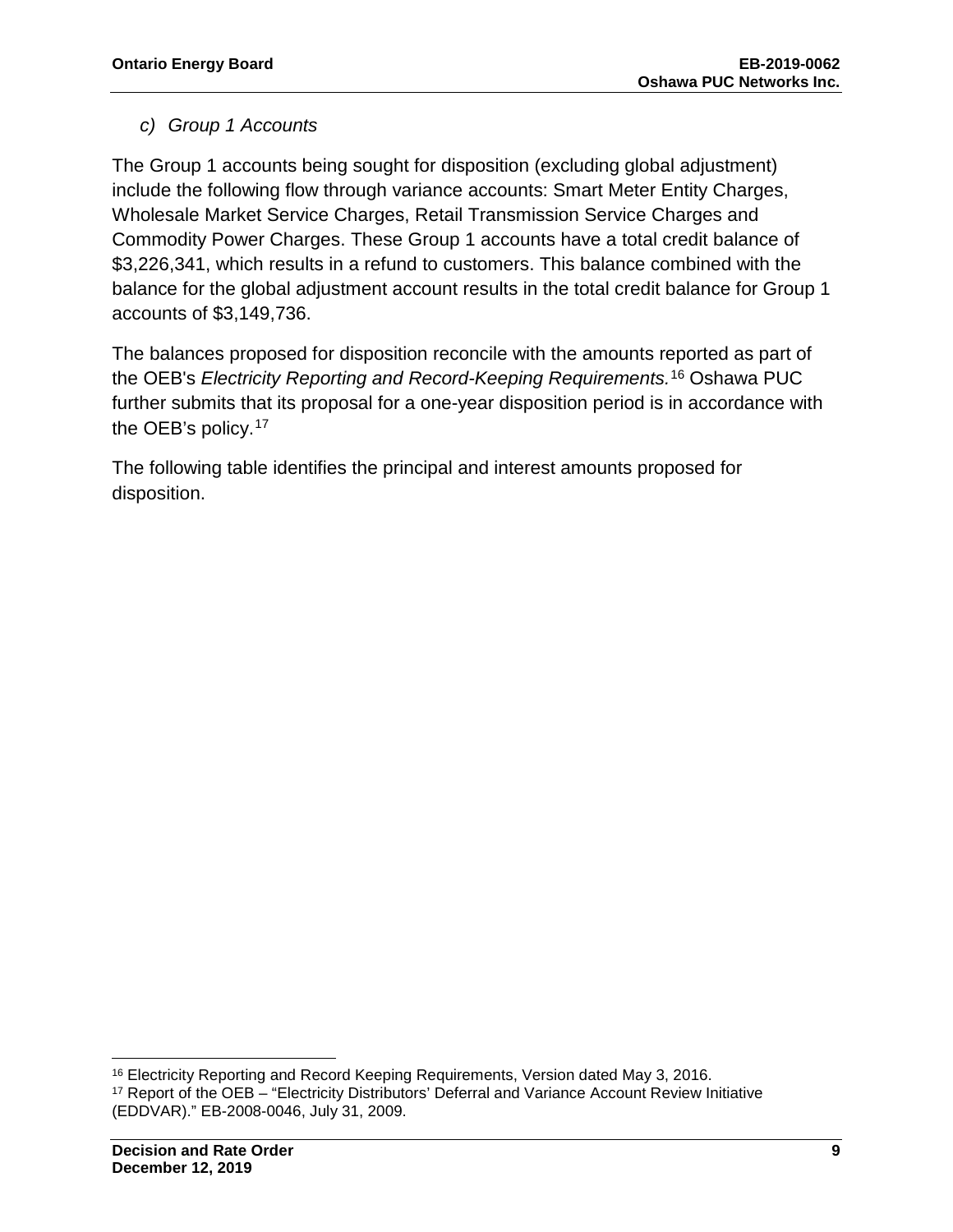| Table 7.2: Group 1 Deferral and Variance Account Balances Proposed for |
|------------------------------------------------------------------------|
| <b>Disposition</b>                                                     |

| <b>Account</b><br><b>Name</b>                          | <b>Account</b><br><b>Number</b> | <b>Principal</b><br>Balance (\$)<br>A | <b>Interest</b><br>Balance (\$)<br>Β | <b>Total</b><br>Claim (\$)<br>$C = A + B$ |
|--------------------------------------------------------|---------------------------------|---------------------------------------|--------------------------------------|-------------------------------------------|
| <b>Smart Meter Entity Variance</b><br>Charge           | 1551                            | (57, 694)                             | (3,086)                              | (60, 780)                                 |
| <b>RSVA - Wholesale Market</b><br>Service Charge       | 1580                            | (1,364,611)                           | (56, 503)                            | (1,421,114)                               |
| Variance WMS - Sub-<br>account CBR Class B             | 1580                            | (16, 239)                             | (1,389)                              | (17, 628)                                 |
| <b>RSVA - Retail Transmission</b><br>Network Charge    | 1584                            | 2,158,694                             | 81,803                               | 2,240,498                                 |
| RSVA - Retail Transmission<br><b>Connection Charge</b> | 1586                            | (2,306,783)                           | (93, 426)                            | (2,400,208)                               |
| RSVA - Power                                           | 1588                            | (1,546,406)                           | (20, 702)                            | (1,567,108)                               |
| RSVA - Global Adjustment                               | 1589                            | 128,452                               | (51, 846)                            | 76,606                                    |
| <b>Totals for all Group 1 accounts</b>                 |                                 | (3,004,587)                           | (145, 149)                           | (3, 149, 736)                             |

In 2018, the OEB suspended its approvals of Group 1 rate riders on a final basis pending the development of further accounting guidance on commodity pass-through variance accounts.<sup>[18](#page-10-0)</sup> The OEB issued accounting guidance<sup>[19](#page-10-1)</sup> on the commodity accounts on February 21, 2019. In this letter, the OEB indicated that it expects distributors to consider the accounting guidance in the context of historical balances that have not yet been disposed on a final basis. Distributors are expected to make any adjustments needed prior to filing for final disposition.

Oshawa PUC is requesting its 2017 and 2018 balances be disposed on an interim basis. In its application as originally filed, Oshawa PUC indicated that no material adjustments were noted in its review of the Account 1588 and 1589 balances in the

l

<span id="page-10-1"></span><span id="page-10-0"></span><sup>18</sup> OEB letter to all rate-regulated licensed electricity distributors – "Re: OEB's Plan to Standardize Processes to Improve Accuracy of Commodity Pass-Through Variance Accounts." July 20, 2018. <sup>19</sup> Accounting Procedures Handbook Update – Accounting Guidance Related to Commodity Pass-Through Accounts 1588 & 1589, February 21, 2019.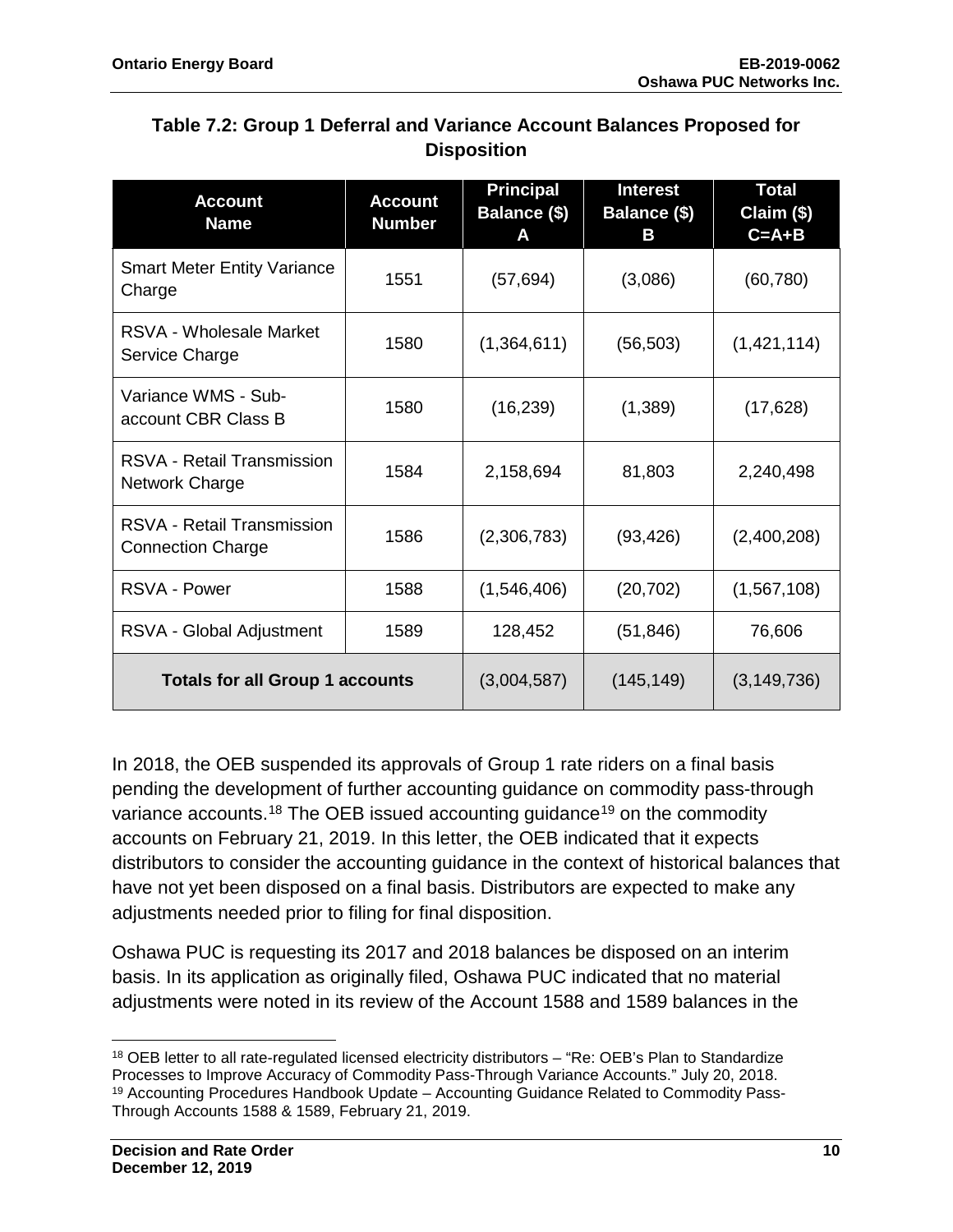context of the new accounting guidance. While Oshawa PUC had stated that it was confident that its process is in line with the new accounting guidance, Oshawa PUC subsequently identified material adjustments to the account balances due to further analysis resulting from OEB staff questions.

- Oshawa PUC identified the need for true-up adjustments in accordance with the new accounting guidance at year-end to reallocate balances between Account 1589 and Account 1588 (for corresponding opposite amounts):
	- o a credit of \$1,587,946 in 2017 to Account 1589, and
	- $\circ$  a debit of \$2,969,517 in [20](#page-11-0)18 to Account 1589.<sup>20</sup>
- Oshawa PUC also recognized that it incorrectly recorded GA Modifier debit transactions of \$1,071,282 in 2017 and \$5,443,135 in 2018 in Account 1589 and had not settled the GA Modifier amounts with the IESO.<sup>[21](#page-11-1)</sup>
- In its investigation of the large annual balance in Account 1588, Oshawa PUC identified an \$878,565 posting error made between Accounts 1588 and 1580 in 2017.<sup>[22](#page-11-2)</sup> Correction of this error reduced the 2017 balance, but had the effect of increasing the total credit balance requested for disposition at the end of 2018.

In response to OEB staff questions, Oshawa PUC also noted that it currently did not have the ability to obtain actual consumption amounts on a monthly basis. As a result, it was only able to do annual true-ups for consumption at year-end for the 2017 and 2018 balances, as well as going forward.

In determining the 2020 RTSR rates, Oshawa PUC reported \$7,984,114 of expenses in 2018[23](#page-11-3) for Network, while the revenue computed as the total Billed Amount across all rate classes at current rates and 2018 volumes is \$8,320,547.<sup>[24](#page-11-4)</sup> While the model has calculated revenue that would result from 2018 volumes billed at 2019 rates, Oshawa PUC has the same RTSR rates in 2019 as it did in 2018.<sup>[25](#page-11-5)</sup> If this amount reflects 2018 RTSR - Network billed to customers, the difference would reflect an over-collection, or credit of \$336,433 in 2018. However, Oshawa PUC had net principal transactions for RSVA – RTSR Network in 2018 reflecting a debit of \$1,180,801. This reflects a variance of 14.8% (\$1,180,801 divided by \$7,984,114) of the total expense in 2018. There were comparably high net principal transactions for RSVA – RTSR Network in 2017 reflecting a debit of \$977,893, with a cumulative total debit principal balance of \$2,158,694.

l

<span id="page-11-0"></span><sup>20</sup> Response to Staff Question 4dii, dated October 16, 2019.

<span id="page-11-1"></span><sup>21</sup> Response to Staff Question 4di, dated October 16, 2019.

<span id="page-11-2"></span><sup>&</sup>lt;sup>22</sup> Response to Staff Follow-up Question #2 Update, dated November 12, 2019.

<span id="page-11-3"></span><sup>23</sup> 2020 IRM Rate Generator Model Tab 12. RTSR-Historical Wholesale.

<span id="page-11-4"></span><sup>24</sup> 2020 IRM Rate Generator Model Tab 15. RTSR Rates to Forecast.

<span id="page-11-5"></span><sup>25</sup> EB-2017-0069, Rate Order, February 1, 2018.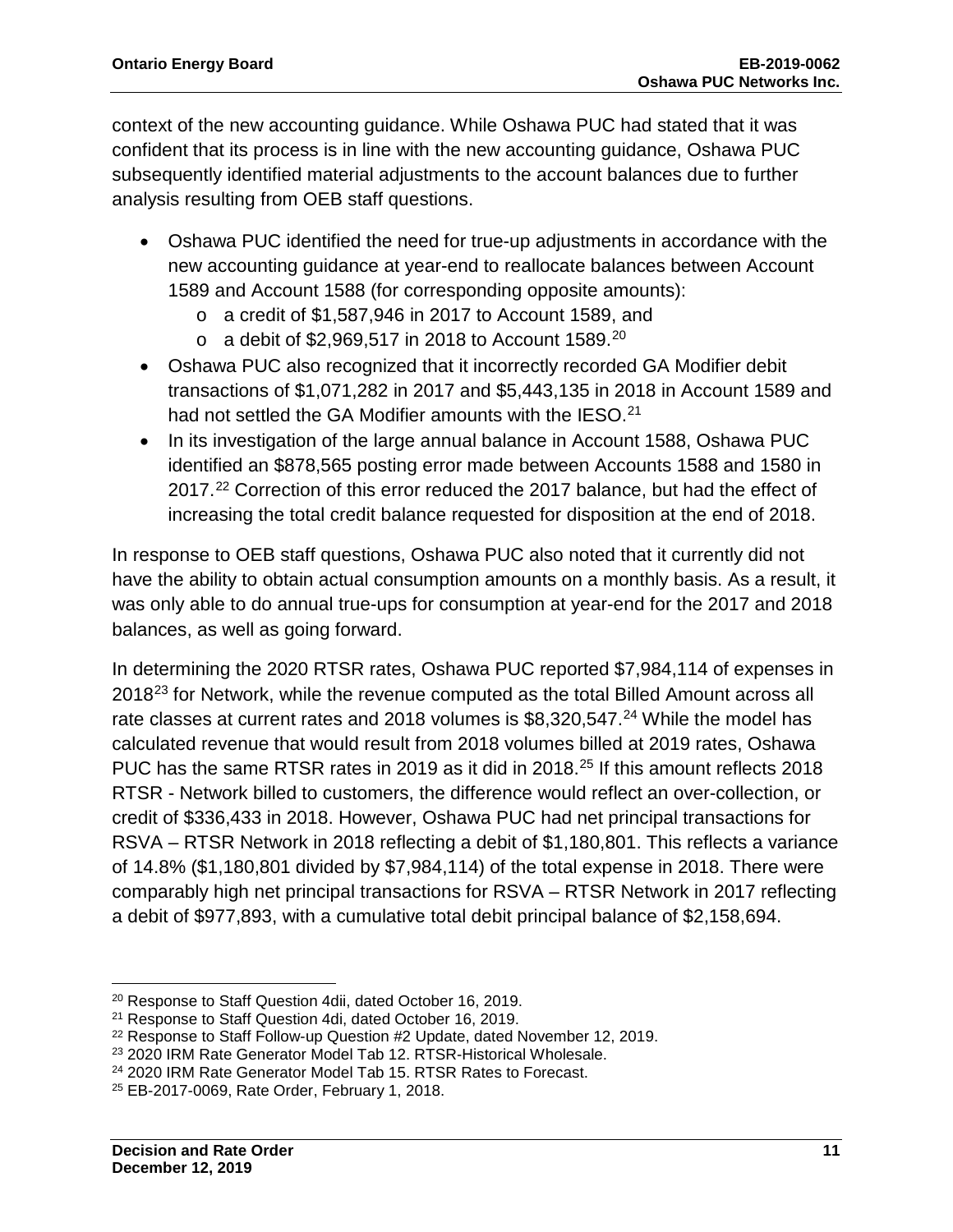Similarly, while determining the 2020 RTSR rates, Oshawa PUC reported \$7,556,650 of expenses in 2018<sup>[26](#page-12-0)</sup> for Total Connection, while the revenue computed as the total Billed Amount across all rate classes at current rates and 2018 volumes is \$7,954,385.<sup>[27](#page-12-1)</sup> While the model has calculated revenue that would result from 2018 volumes billed at 2019 rates, Oshawa PUC has the same RTSR rates in 2019 as it did in 2018[28](#page-12-2). If this amount reflects 2018 RTSR - Connection billed to customers, the difference would reflect an over-collection, or credit of \$397,735 in 2018. However, Oshawa PUC had net principal transactions for RSVA – RTSR Connection in 2018 reflecting a credit of \$1,179,606. This reflects a variance of 15.6% (\$1,179,606 divided by \$7,556,650) of the total expense in 2018. There were comparably high net principal transactions for RSVA – RTSR Connection in 2017 reflecting a credit of \$1,127,177, with a cumulative total credit principal balance of \$2,306,783.

### **Findings**

The OEB notes that the adjustments that Oshawa PUC made to the balances in Account 1588 RSVA - Power and Account 1589 RSVA – Global Adjustment following questions from OEB staff were material. In particular, recording the GA Modifier in Account 1589 could have had significant consequences for Oshawa PUC's customers, as it should have been settled with the IESO instead. The OEB also notes that the Account 1588 balance (including principal adjustments) is large on an annual basis. The principal adjustments Oshawa PUC identified would have ensured that transactions are accounted for in the appropriate year. Account 1588 is not generally expected to have a large annual balance, as it should only hold the difference between actual and approved line losses. A large annual balance could be indicative of other issues in Oshawa PUC's accounting processes, including its quantification of principal adjustments. The OEB is not satisfied that Oshawa PUC has sufficiently addressed the large annual balance in Account 1588.

The OEB notes that Oshawa PUC is not able to do consumption true ups of accounts 1588 and 1589 on a monthly basis (as required by the new accounting guidance) due to system limitations. The OEB encourages Oshawa PUC to continue to find ways to improve the true up process until such time it is able to obtain actual consumption data on a monthly basis. The OEB directs Oshawa PUC to review its processes to calculate unbilled revenue as the accuracy of its unbilled consumption estimates could help minimize the RPP settlement true-ups required to account balances.

The OEB is also concerned by the large RSVA – RTSR Network and RSVA – RTSR Connection principal transactions which account for approximately +/- 15% of the

l <sup>26</sup> 2020 IRM Rate Generator Model Tab 12. RTSR-Historical Wholesale.

<span id="page-12-1"></span><span id="page-12-0"></span><sup>27</sup> 2020 IRM Rate Generator Model Tab 15. RTSR Rates to Forecast.

<span id="page-12-2"></span><sup>28</sup> EB-2017-0069, Rate Order, February 1, 2018.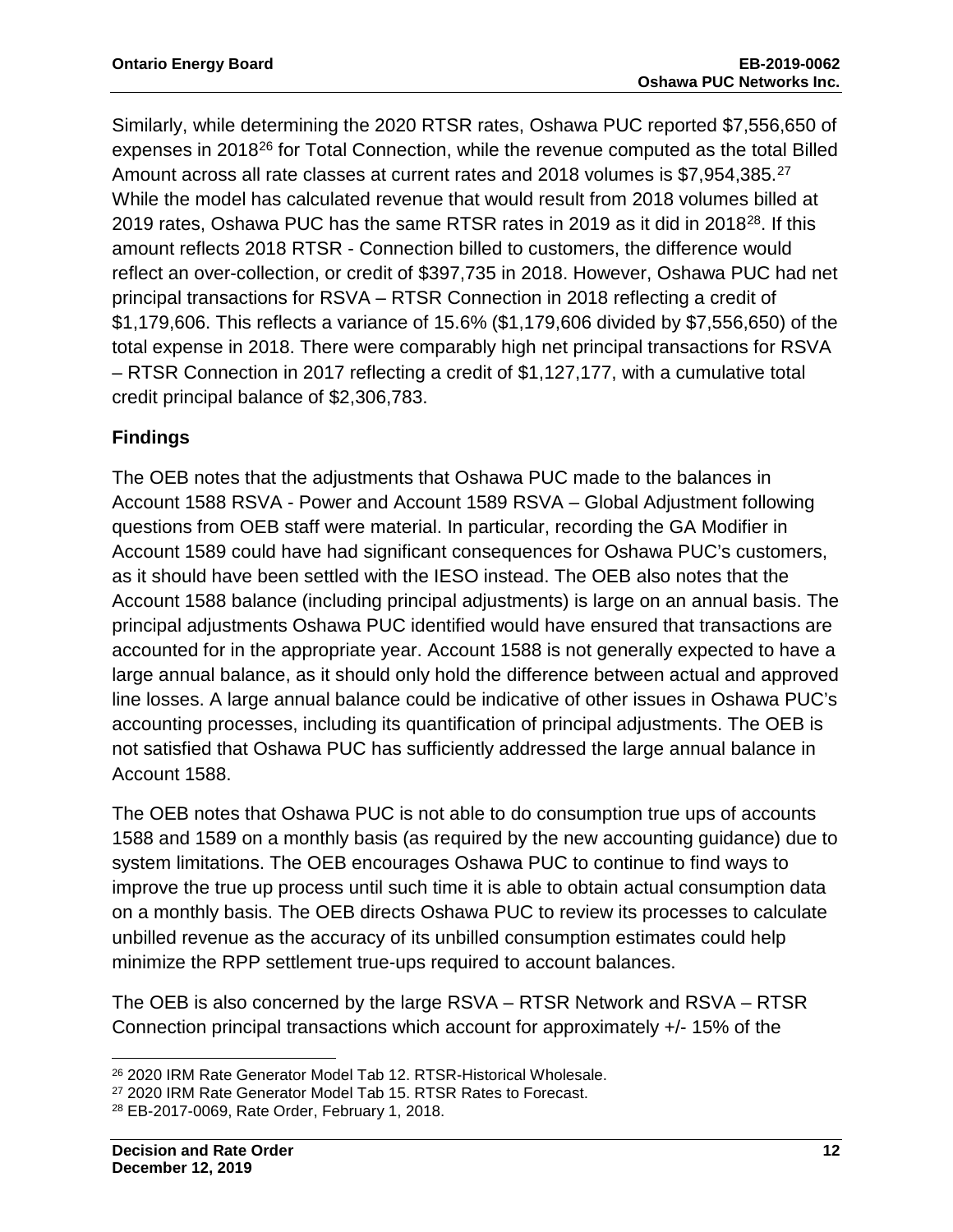transaction values. In addition, these values appear inconsistent with the revenues and expenses underpinning the adjustments to RTSR rates.

Accordingly, Oshawa PUC's request for disposition of its Group 1 account balances on an interim basis is denied. Based on the evidence on the record, the OEB directs that a review be conducted by way of an external special purpose audit engagement, at minimum for accounts 1588 and 1589 for the period from January 1, 2017 to December 31, 2019. Oshawa PUC may decide if this special purpose audit should be extended to all Group 1 accounts or whether the company prefers to do an internal review of the remaining accounts. The OEB expects the special purpose audit to assess the accounting process, as well as validate the accuracy of the Group 1 accounts. The OEB expects Oshawa PUC to provide the results of that review with its next application to dispose of these accounts. The special purpose audit of accounts 1588 and 1589 should include a review of the balances and principal adjustments in accordance with the new accounting guidance, as well as Oshawa PUC's accounting and settlement processes to ensure it has implemented the new accounting guidance appropriately.

## **8 LOST REVENUE ADJUSTMENT MECHANISM VARIANCE ACCOUNT BALANCE**

In recent years, distributors have delivered conservation and demand management (CDM) programs to their customers through the Conservation First Framework (CFF), which began on January 1, 2015. These programs result in reduced total energy consumption. To address the impact of the reduced consumption, the OEB established a Lost Revenue Adjustment Mechanism Variance Account (LRAMVA) to capture a distributor's revenue implications resulting from differences between actual savings and forecast conservation savings included in the last OEB-approved load forecast.<sup>[29](#page-13-0)</sup> These differences are recorded by distributors at the rate class level.

On March 20, 2019, the CFF was revoked.<sup>[30](#page-13-1)</sup> However, the OEB indicated that electricity distributors will continue to have access to a lost revenue adjustment mechanism for conservation program activities undertaken under the CFF.[31](#page-13-2)

 $\overline{a}$ 

<span id="page-13-0"></span><sup>&</sup>lt;sup>29</sup> Guidelines for Electricity Distributor Conservation and Demand Management, EB-2012-0003, April 26, 2012; and Requirement Guidelines for Electricity Distributors Conservation and Demand Management, EB-2014-0278, December 19, 2014.

<span id="page-13-1"></span><sup>&</sup>lt;sup>30</sup> On March 20, 2019 the Minister of Energy, Northern Development and Mines issued separate Directives to the OEB and the IESO.

<span id="page-13-2"></span><sup>31</sup> Ontario Energy Board letter dated June 20, 2019.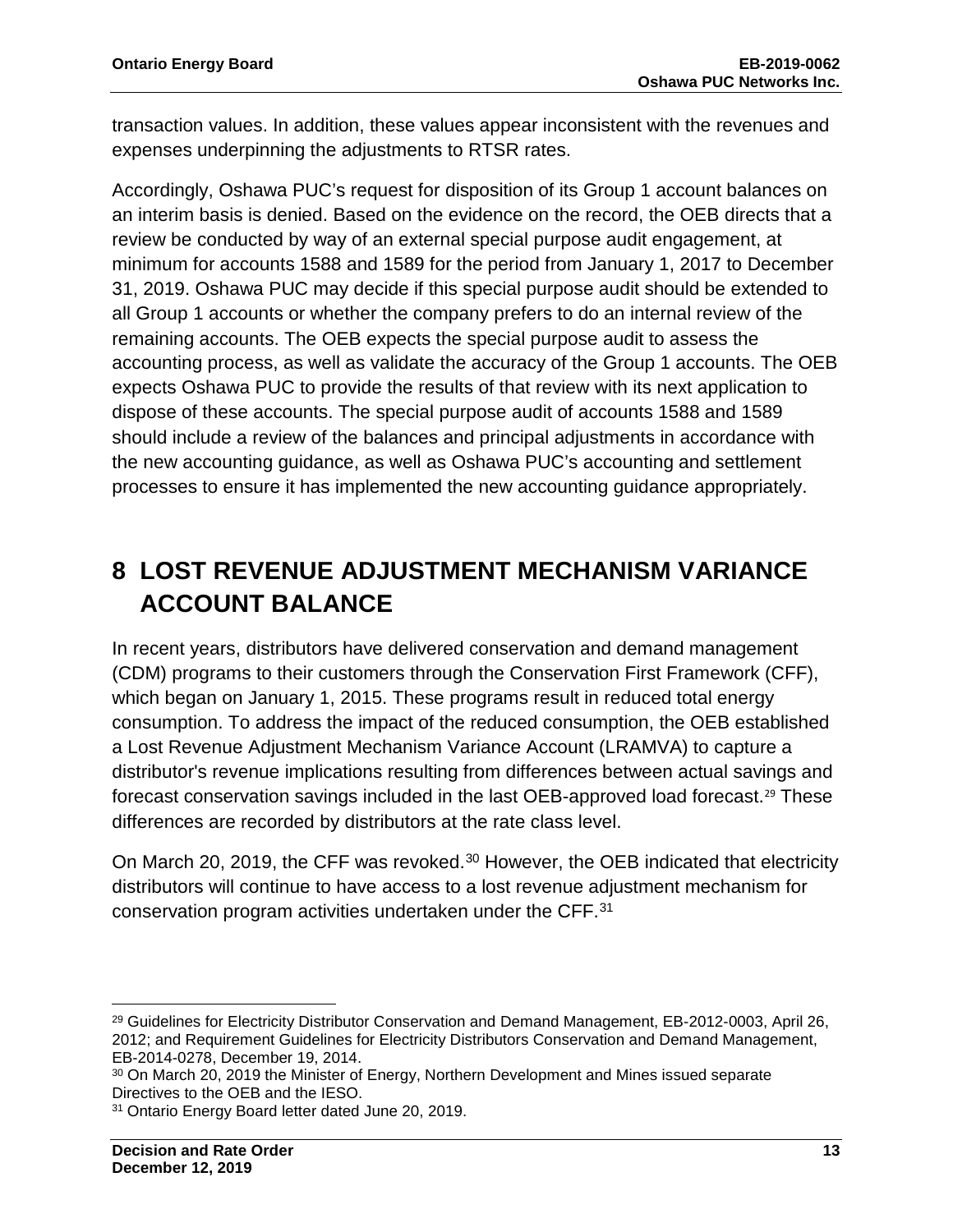A distributor may apply for the disposition of the balance in the LRAMVA on an annual basis, as part of its IRM application, if the balance is deemed significant by the distributor.

Oshawa PUC originally applied to dispose its LRAMVA debit balance of \$633,429. The balance consists of lost revenues in 2015 and 2017 from CDM programs delivered during the period from 2015 to 2017 and carrying charges. In response to OEB staff questions, Oshawa PUC updated the LRAMVA threshold to reflect the annual CDM adjustment amounts embedded in the 2015-2017 load forecasts. Oshawa PUC also provided a third party consultant report to substantiate actual street light demand savings achieved over the billing period from 2016 to 2017. The net result of these updates was a decrease in the balance by \$683,654 driven mainly by the correction to the amount of actual street light savings included in the claim. This results in a revised LRAMVA balance of a credit of \$50,225. The actual conservation savings claimed by Oshawa PUC were determined by the IESO.<sup>[32](#page-14-0)</sup> For CDM programs delivered prior to 2018, the IESO provided LDCs with a Final Results Report that summarized all annual CDM results. For CDM programs delivered in 2018, the IESO made monthly Participation and Cost Reports and detailed project level data available to support LRAMVA applications. Actual conservation savings were compared against Oshawa PUC's annual forecasted conservation savings included in each of the 2015 to 2017 load forecasts, which was set out in Oshawa PUC's 2015-2020 Custom IR proceeding.[33](#page-14-1)

### **Findings**

l

The OEB finds that Oshawa PUC's LRAMVA balance as amended through updates to the application has been calculated in accordance with the OEB's CDM-related guidelines and updated LRAMVA policy. The OEB approves the disposition of Oshawa PUC's LRAMVA credit balance of \$50,225, as set out in Table 8.1 below.

| Account<br><b>Name</b> | <b>Account</b><br>Number | <b>Actual CDM</b><br>Savings (\$) | <b>Forecasted CDM</b><br>Savings (\$) | Carrying<br>Charges (\$) | Total<br>Claim (\$)<br>$D=(A-B)+C$ |
|------------------------|--------------------------|-----------------------------------|---------------------------------------|--------------------------|------------------------------------|
| LRAMVA                 | 1568                     | \$1,364,712                       | \$1,408,585                           | (\$6,352)                | (\$50,225)                         |

<span id="page-14-1"></span><span id="page-14-0"></span><sup>32</sup> For CDM programs delivered from 2015 to 2017, the IESO provided distributors with a Final Results Report that summarized all savings results. For 2018, distributors accessed the Participant and Cost Reports and detailed project level data from the IESO to support LRAMVA applications. <sup>33</sup> EB-2014-0101, Decision and Order, November 12, 2015.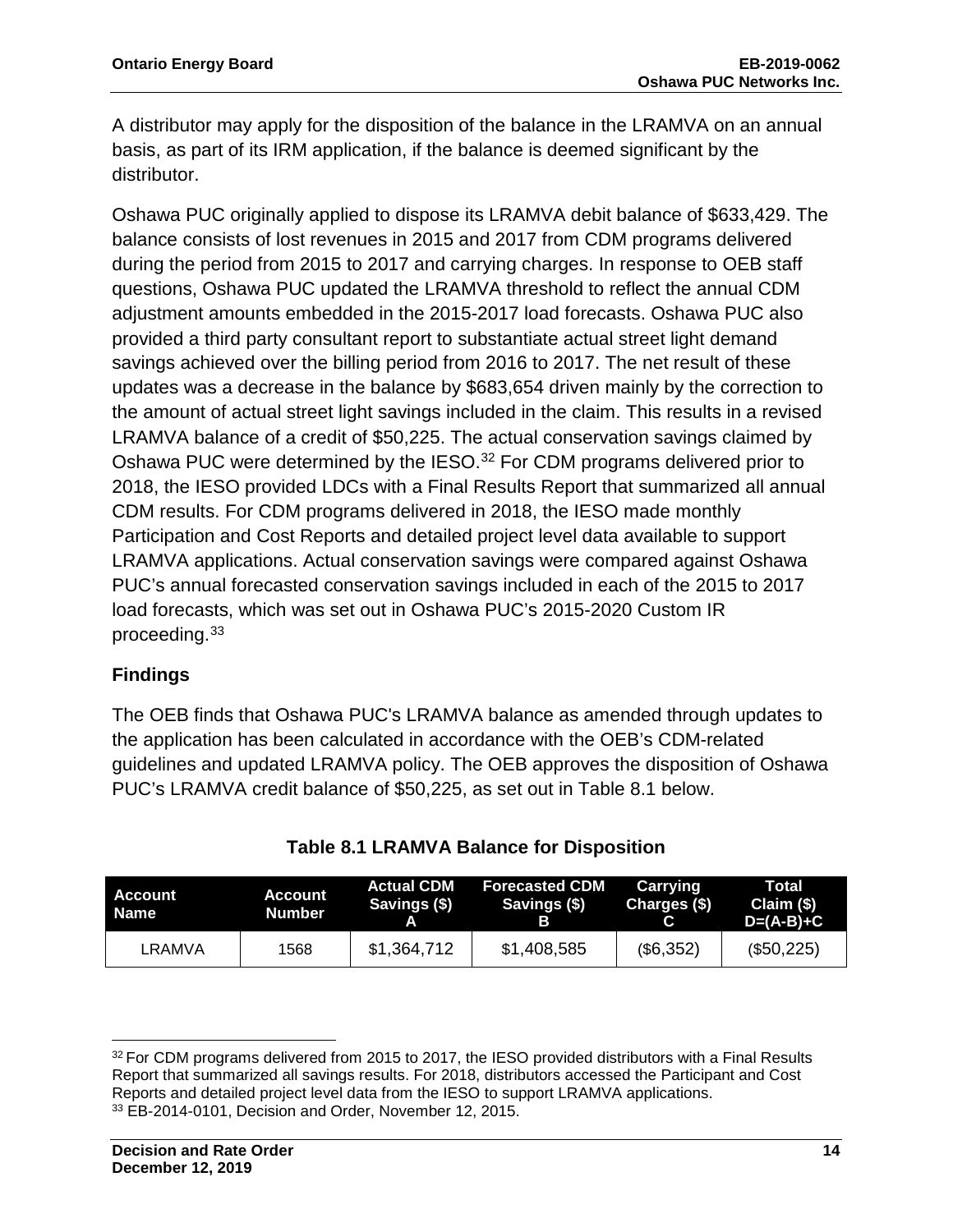## **9 RESIDENTIAL RATE DESIGN**

Some residential distribution rates currently include a fixed monthly charge and a variable usage charge. The OEB's residential rate design policy stipulates that distributors will transition residential customers to a fully fixed monthly distribution service charge over a four-year period, beginning in 2016.<sup>[34](#page-15-0)</sup> Distributors, such as Oshawa PUC, who have not completed their transition in 2019, are required to continue with this transition until the monthly service charge is fully fixed.

Oshawa PUC did not commence its transition until 2017, as its 2016 rates were set as part of its 2015 Custom IR application.

The OEB expects an applicant to apply two tests to evaluate whether mitigation of bill impacts for customers is required during the transition period. Mitigation usually takes the form of a lengthening of the transition period. The first test is to calculate the change in the monthly fixed charge, and to consider mitigation if it exceeds \$4. The second is to calculate the total bill impact of the proposals in the application for low volume residential customers (defined as those residential RPP customers whose consumption is at the  $10<sup>th</sup>$  percentile for the class). Mitigation may be required if the bill impact related to the application exceeds 10% for these customers.

Oshawa PUC submits that the implementation of the transition results in an increase to the fixed charge, prior to the price cap adjustment, of \$3.03. The bill impacts arising from the proposals in this application, including the fixed rate change, are below 10% for low volume residential customers.

### **Findings**

The OEB finds that the proposed 2020 increase to the monthly fixed charge is calculated in accordance with the OEB's residential rate design policy. The results of the monthly fixed charge, and total bill impact for low consumption residential consumers demonstrate that no mitigation is required. The OEB approves the increase as proposed by the applicant and calculated in the final Rate Generator Model. The distributor has now completed its transition to a fully fixed rate structure for residential customers.

l

<span id="page-15-0"></span><sup>&</sup>lt;sup>34</sup> As outlined in the Policy cited at footnote 1 above.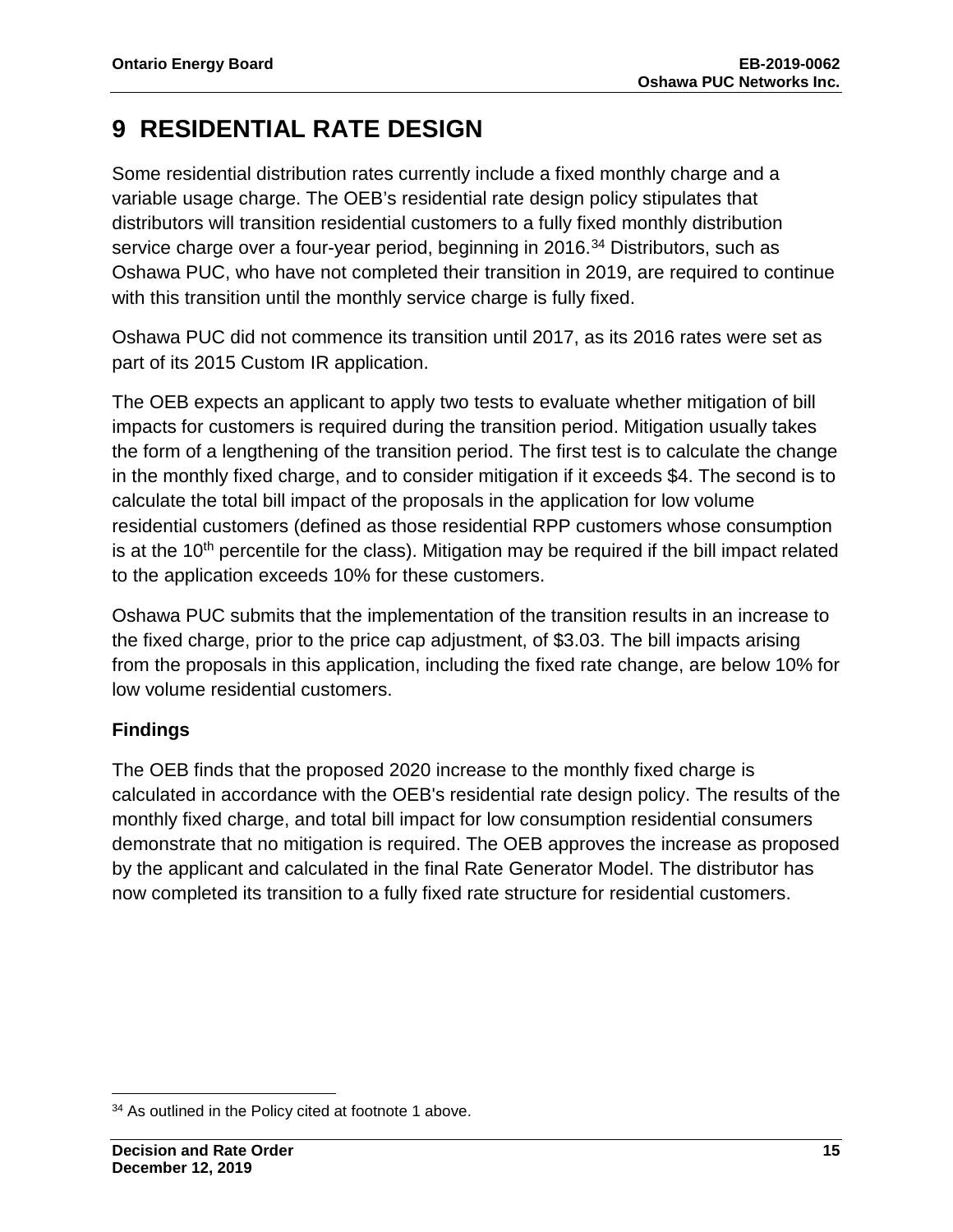## **10 REQUEST FOR A NEW DEFERRAL AND VARIANCE ACCOUNT**

In the past, the Collection of Account charge was intended to cover the field costs, or part of the costs, of additional collection activities that are beyond the routine of a distributor as a result of an individual customer's non-payment of its account.<sup>35</sup> The Reconnection charge was intended to recover the cost of the physical process of reestablishing power to a customer whose service was disconnected for non-payment reasons.[36](#page-16-1)

On February 23, 2017, the OEB issued a letter<sup>[37](#page-16-2)</sup> indicating its intent to launch a review of customer service rules for the electricity and gas sectors, including the development of disconnection rules. On the same day, the OEB issued its decision and order<sup>[38](#page-16-3)</sup> to amend all electricity distribution licenses to ensure that residential customers were not disconnected for non-payment during the February 24, 2017 to April 30, 2017 winter period. During that same period, the Collection of Account charge and Reconnection charge was also to be waived. In a subsequent decision and order on November 2, 2017,<sup>[39](#page-16-4)</sup> the OEB further amended all electricity distributors' licenses to prohibit the disconnection of residential customers for reason of non-payment from November 15 to April 30 (Disconnection Ban Period) on a go forward basis. The waiving of the Collection of Account charge and Reconnection charge was also to apply on a go forward basis during the Disconnection Ban Period.

On March 14, 2019, the OEB gave notice<sup>[40](#page-16-5)</sup> to amend codes and a rule (March 2019) Notice). The March 2019 Notice permanently eliminated the Collection of Account charge for all customers, effective July 1, 2019. The notice also required electricity distributors to waive the Reconnection charge for eligible low-income customers. The OEB indicated that it believes that activities associated with collection of accounts are part of normal business activities and customers should not be charged for them. The OEB further indicated that it did not find it prudent to establish a generic deferral and variance account to track the impact of eliminating non-payment related charges. However, a distributor could apply for an account with evidence demonstrating that the

 $\overline{a}$ <sup>35</sup> Notice of Amendments to Codes and a Rule, EB-2017-0183, March 14, 2019.

<span id="page-16-1"></span><span id="page-16-0"></span><sup>36</sup> *Ibid.* 

<span id="page-16-2"></span><sup>&</sup>lt;sup>37</sup> Letter regarding Winter Disconnections and Launch of Review of Customer Service Rules, February 23, 2017.

<span id="page-16-3"></span><sup>38</sup> EB-2017-0101, Decision and Order, Amending Electricity Distributor Licenses to Prohibit Disconnection of Residential Customers and Related Matters, February 23, 2017.

<span id="page-16-4"></span><sup>39</sup> EB-2017-0318, Decision and Order, Amending Electricity Distributor Licenses to Prohibit the Disconnection of Residential Customers and Related Matters, November 2, 2017.

<span id="page-16-5"></span><sup>40</sup> Notice of Amendments to Codes and a Rule, EB-2017-0183, March 14, 2019.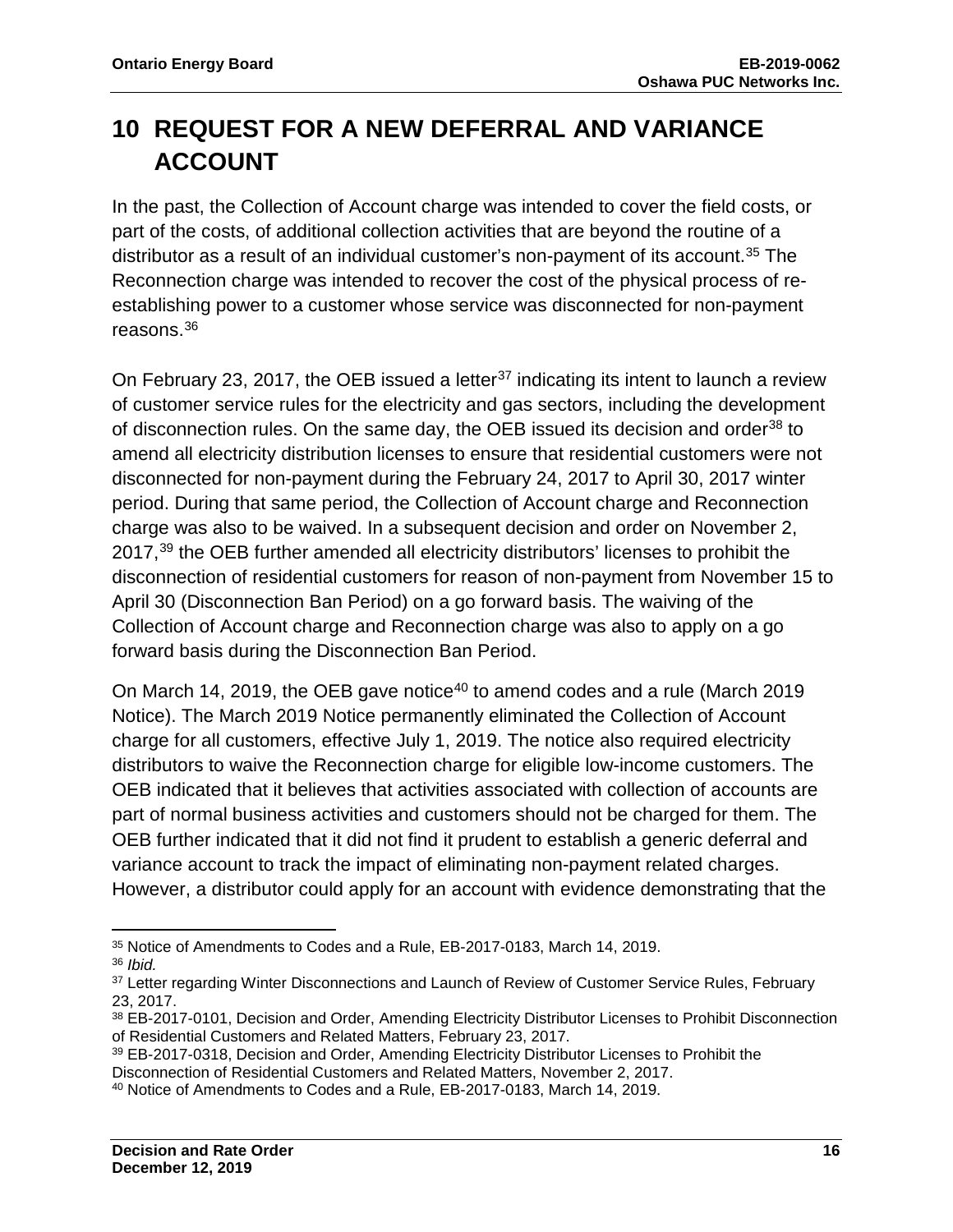account would meet the eligibility criteria as set out in the OEB's *Chapter 2 Filing Requirements for Electricity Distribution Rate Applications*

In the current application, Oshawa PUC requested the establishment of an account to recover lost revenue associated with the elimination of the Collection of Account charge and Reconnection charge, effective January 1, 2015. Oshawa PUC indicated that it is seeking approval for the cumulative losses of \$132,436 as of the end of 2018. Oshawa PUC expects losses of \$429,316 in 2019. Oshawa PUC's materiality threshold based on its 2019 approved revenue requirement is \$134,135. [41](#page-17-0)

### **Findings**

The OEB will approve the establishment of a variance account to record lost revenues resulting from the elimination of the Collection of Account charge. However, the OEB will not approve the request to establish the account as of January 1, 2015. The OEB is not aware of any regulatory precedent for establishing an account that far back and finds there would be no merit in granting an effective date that precedes the effective date of the March 2019 Notice, to permanently eliminate the Collection of Account charge for all customers (i.e. July 1, 2019). Consistent with other similar requests received, the OEB will approve an effective date of July 1, 2019 to coincide with the permanent elimination of the Collection of Account charge. While this date briefly precedes the date that this application was filed (August 13, 2019), the OEB considers it appropriate as Oshawa PUC would have had to otherwise submit a stand-alone application one month prior to its pre-scheduled 2020 IRM application.

The March 2019 Notice stated that a distributor could apply for an account with evidence demonstrating that the account would meet the eligibility criteria as set out in the OEB's *Chapter 2 Filing Requirements for Electricity Distribution Rate Applications.*  The OEB is satisfied that Oshawa PUC's request meets the eligibility criteria of causation and prudence. The OEB also notes that the final determination of prudence will be made at the time of disposition. With respect to materiality, the OEB notes that there are discrepancies between the amounts reported in table 23 of the application and the amounts reported in the Chapter 2 Appendix 2-H supporting Oshawa PUC's 2015 Custom IR decision and order, [42](#page-17-1) which lead to different conclusions on whether the amount to be included in the account would be material. The OEB will nonetheless approve the establishment of the account at this time, but the onus will be on Oshawa PUC to demonstrate at the time of disposition that the amounts included in table 23 are

<span id="page-17-0"></span>l <sup>41</sup> EB-2017-0069 Revenue Requirement Work Form (\$26,827,000 revenue requirement  $*$  0.5% = \$134,135).

<span id="page-17-1"></span><sup>42</sup> EB-2014-0101, DRO Chapter 2 Appendix 2H, filed December 7, 2015.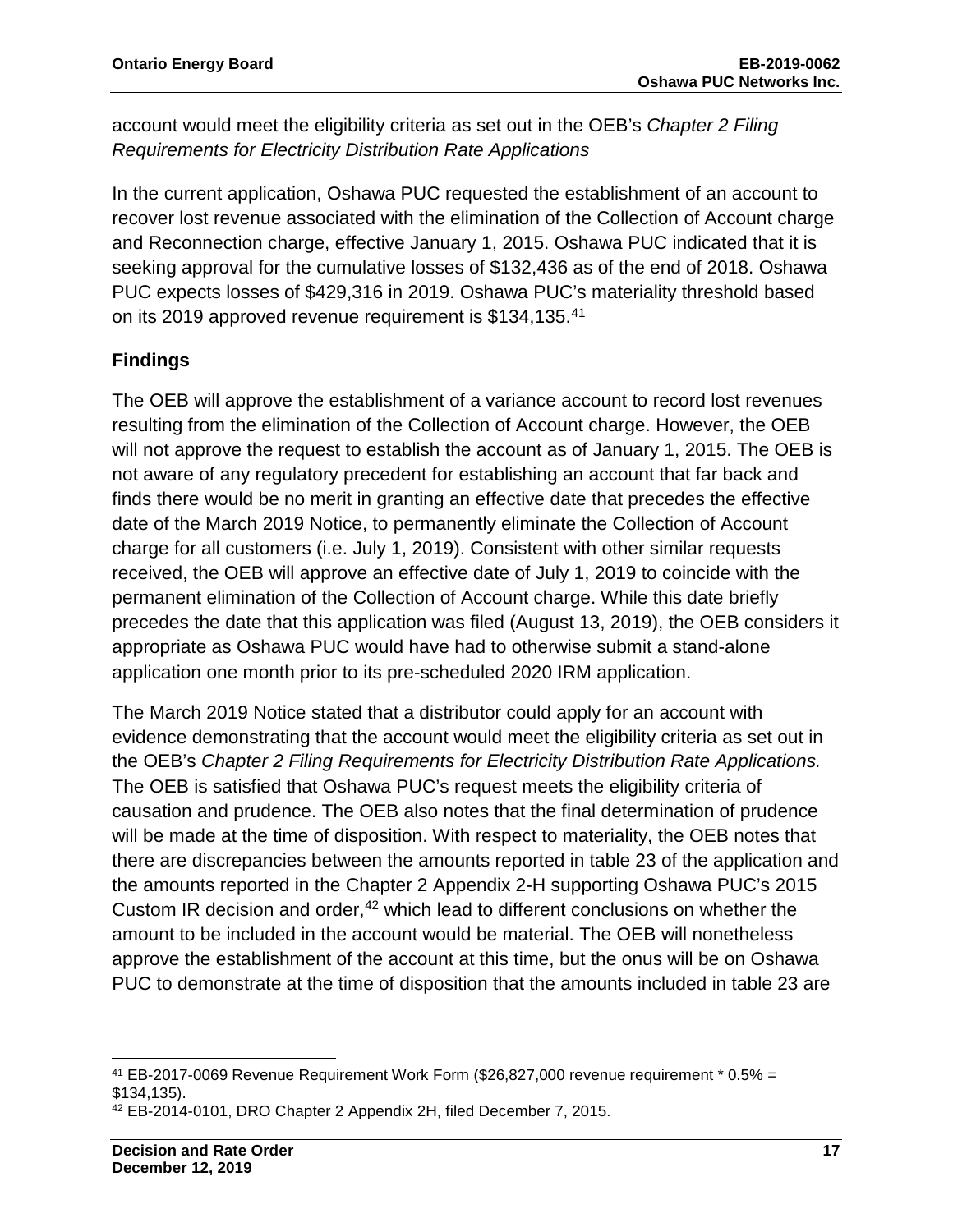the appropriate amounts. The OEB approves the Accounting Order attached to this Decision and Rate Order in Schedule B.

## **11 IMPLEMENTATION AND ORDER**

This Decision is accompanied by a Rate Generator Model, applicable supporting models, and a Tariff of Rates and Charges (Schedule A).

Model entries were reviewed in order to ensure that they are in accordance with Oshawa PUC's last cost of service decision, and to ensure that the 2019 OEB-approved Tariff of Rates and Charges, as well as the cost, revenue and consumption results from 2018, are as reported by Oshawa PUC to the OEB.

The Rate Generator Model was adjusted, where applicable, to correct any discrepancies. The Rate Generator Model incorporates the rates set out in the following table.

| Rate                                                             | per kWh  |
|------------------------------------------------------------------|----------|
| <b>Rural or Remote Electricity Rate Protection (RRRP)</b>        | \$0.0005 |
| Wholesale Market Service (WMS) billed to Class A and B Customers | \$0.0030 |
| Capacity Based Recovery (CBR) billed to Class B Customers        | \$0.0004 |

### **Table 11.1: Regulatory Charges**

Each of these rates is a component of the "Regulatory Charge" on a customer's bill, established annually by the OEB through a separate, generic order. The RRRP, WMS and CBR rates were set by the OEB on December 20, 2018.[43](#page-18-0)

The Smart Metering Entity Charge is a component of the "Distribution Charge" on a customer's bill, established by the OEB through a separate order. The Smart Metering Entity Charge was set by the OEB on March 1, 2018.[44](#page-18-1)

l

<span id="page-18-0"></span><sup>43</sup> EB-2018-0294, Decision and Order, December 20, 2018.

<span id="page-18-1"></span><sup>44</sup> EB-2017-0290, Decision and Order, March 1, 2018.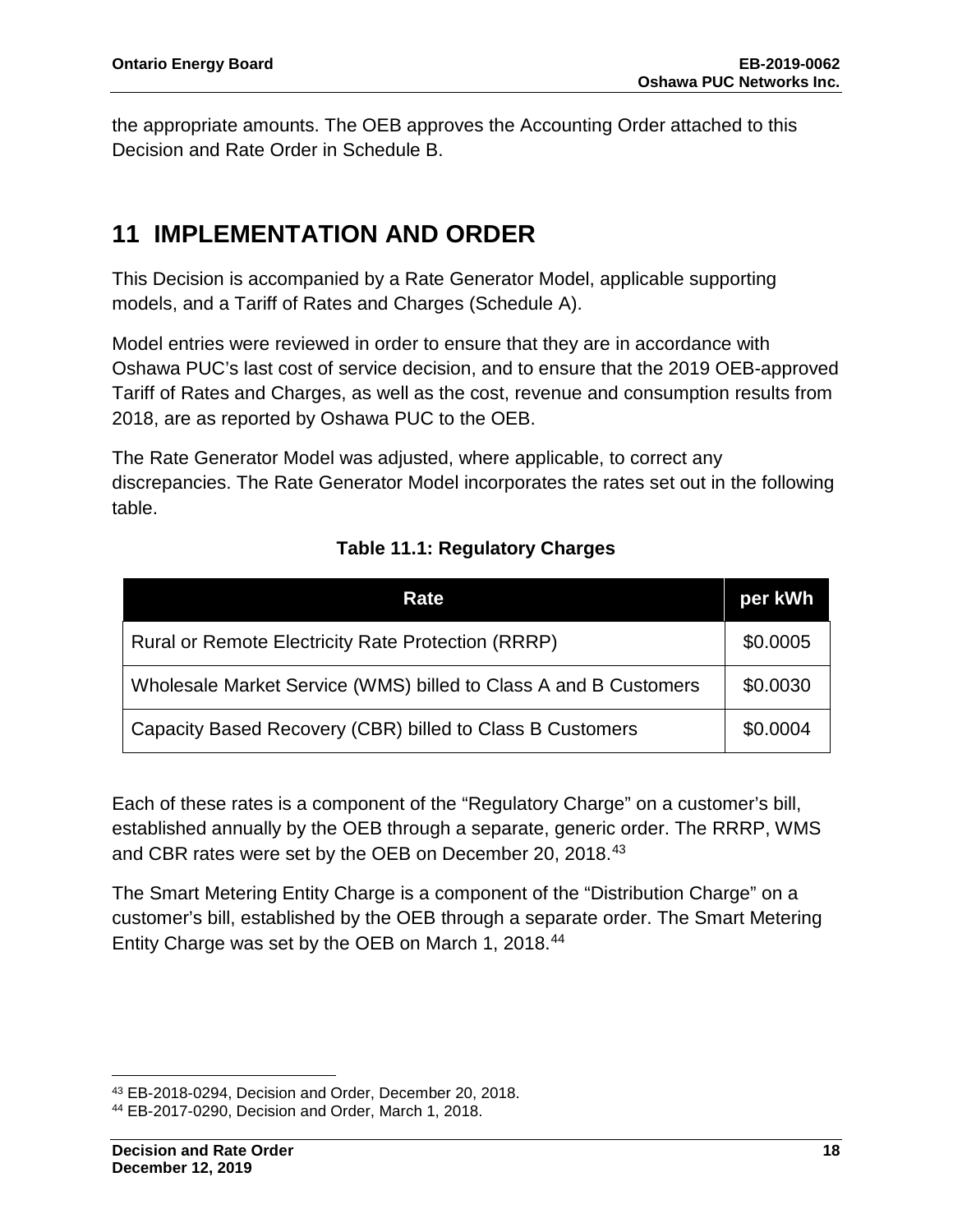### **THE ONTARIO ENERGY BOARD ORDERS THAT:**

- 1. The Tariff of Rates and Charges set out in Schedule A of this Decision and Rate Order is approved effective January 1, 2020 for electricity consumed or estimated to have been consumed on and after such date. Oshawa PUC Networks Inc. shall notify its customers of the rate changes no later than the delivery of the first bill reflecting the new final rates.
- 2. The Accounting Order set out in Schedule B of this Decision and Rate Order is approved effective July 1, 2019, to establish a variance account under Account 1508 Other Regulatory Assets, Sub-Account Lost Revenue for Collection of Account and Reconnection Charges.

### **DATED** at Toronto, December 12, 2019

### **ONTARIO ENERGY BOARD**

*Original signed by*

Christine E. Long Registrar and Board Secretary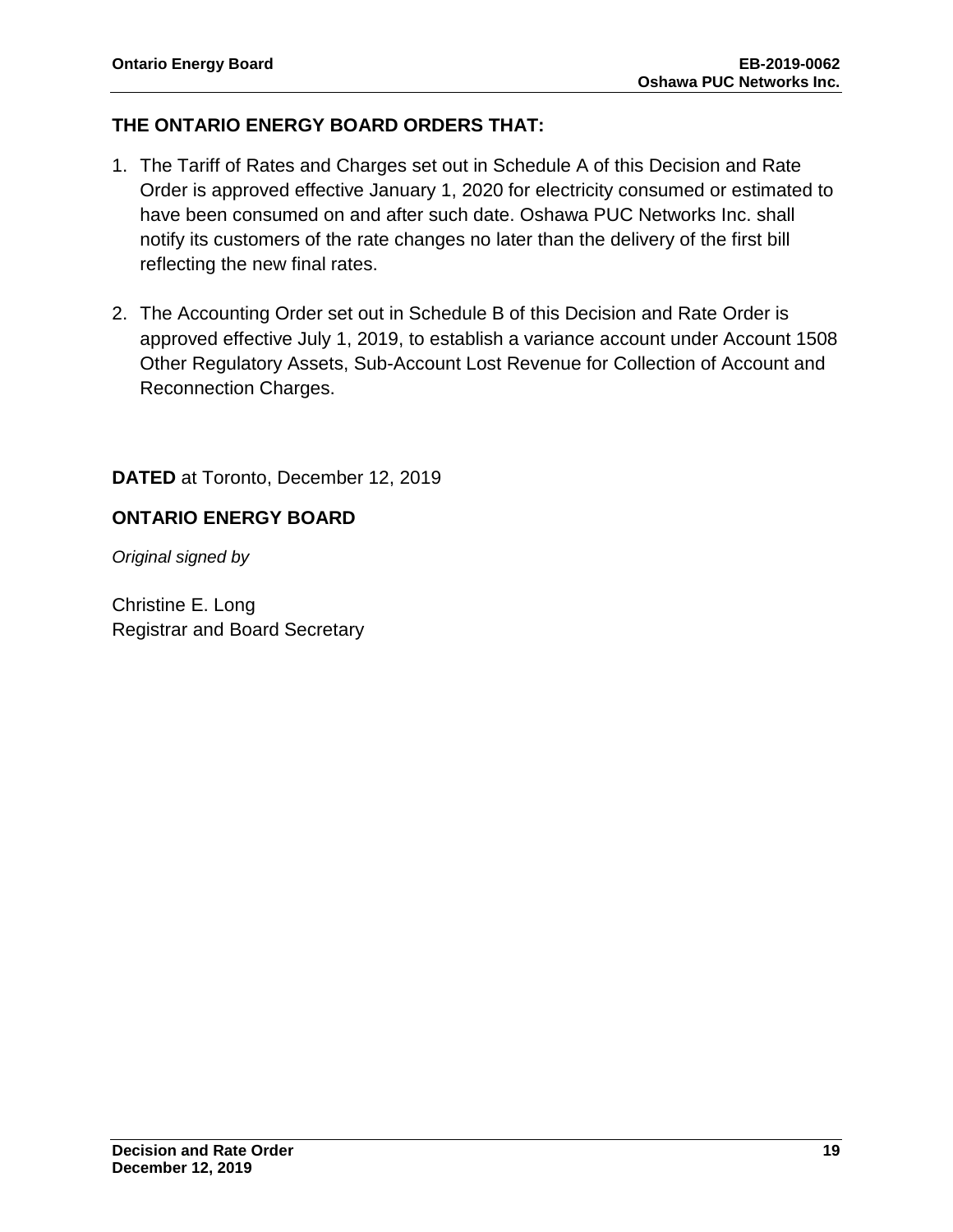**Schedule A To Decision and Rate Order Tariff of Rates and Charges OEB File No: EB-2019-0062 DATED: December 12, 2019**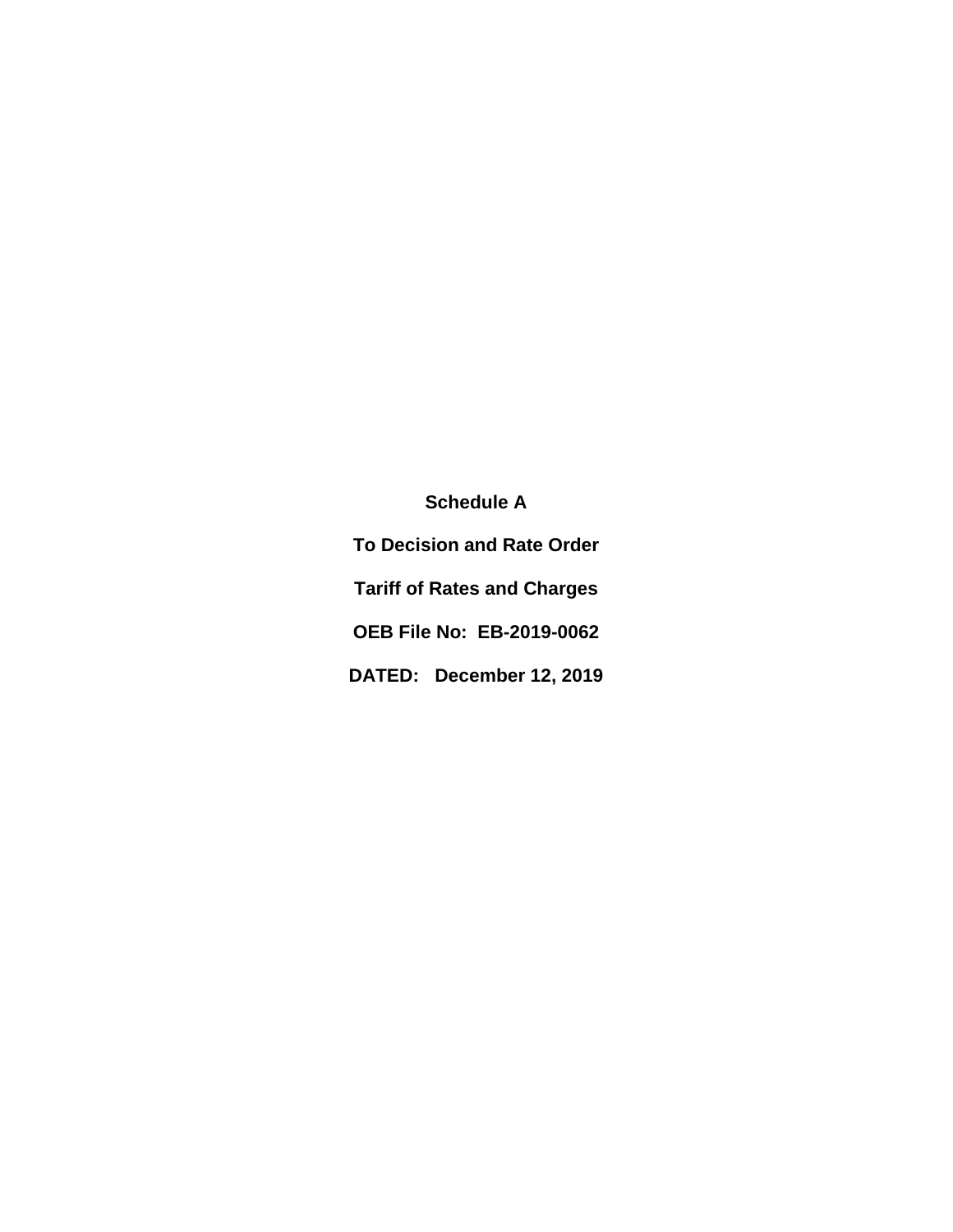**Effective and Implementation Date January 1, 2020**

**This schedule supersedes and replaces all previously**

**approved schedules of Rates, Charges and Loss Factors**

**EB-2019-0062**

## **RESIDENTIAL SERVICE CLASSIFICATION**

This classification refers to a non-residential account whose monthly average peak demand is less than, or is forecast to be less than 50 kW. Class B consumers are defined in accordance with O. Reg. 429/04. Further servicing details are available in the distributor's Conditions of Service.

#### **APPLICATION**

The application of these rates and charges shall be in accordance with the Licence of the Distributor and any Code or Order of the Ontario Energy Board, and amendments thereto as approved by the Ontario Energy Board, which may be applicable to the administration of this schedule.

No rates and charges for the distribution of electricity and charges to meet the costs of any work or service done or furnished for the purpose of the distribution of electricity shall be made except as permitted by this schedule, unless required by the Distributor's Licence or a Code or Order of the Ontario Energy Board, and amendments thereto as approved by the Ontario Energy Board, or as specified herein.

Unless specifically noted, this schedule does not contain any charges for the electricity commodity, be it under the Regulated Price Plan, a contract with a retailer or the wholesale market price, as applicable. In addition, the charges in the MONTHLY RATES AND CHARGES - Regulatory Component of this schedule do not apply to a customer that is an embedded wholesale market participant.

It should be noted that this schedule does not list any charges, assessments or credits that are required by law to be invoiced by a distributor and that are not subject to Ontario Energy Board approval, such as the Global Adjustment and the HST.

#### **MONTHLY RATES AND CHARGES - Delivery Component**

| Service Charge                                                                                                                          |        | 24.67  |
|-----------------------------------------------------------------------------------------------------------------------------------------|--------|--------|
| Smart Metering Entity Charge - effective until December 31, 2022                                                                        |        | 0.57   |
| Rate Rider for Disposition of Lost Revenue Adjustment Mechanism Variance Account (LRAMVA) (2020)<br>- effective until December 31, 2020 | \$/kWh | 0.0005 |
| <b>Retail Transmission Rate - Network Service Rate</b>                                                                                  | \$/kWh | 0.0073 |
| Retail Transmission Rate - Line and Transformation Connection Service Rate                                                              | \$/kWh | 0.0066 |

| Wholesale Market Service Rate (WMS) - not including CBR          | \$/kWh | 0.0030 |
|------------------------------------------------------------------|--------|--------|
| Capacity Based Recovery (CBR) - Applicable for Class B Customers | \$/kWh | 0.0004 |
| Rural or Remote Electricity Rate Protection Charge (RRRP)        | \$/kWh | 0.0005 |
| Standard Supply Service - Administrative Charge (if applicable)  |        | 0.25   |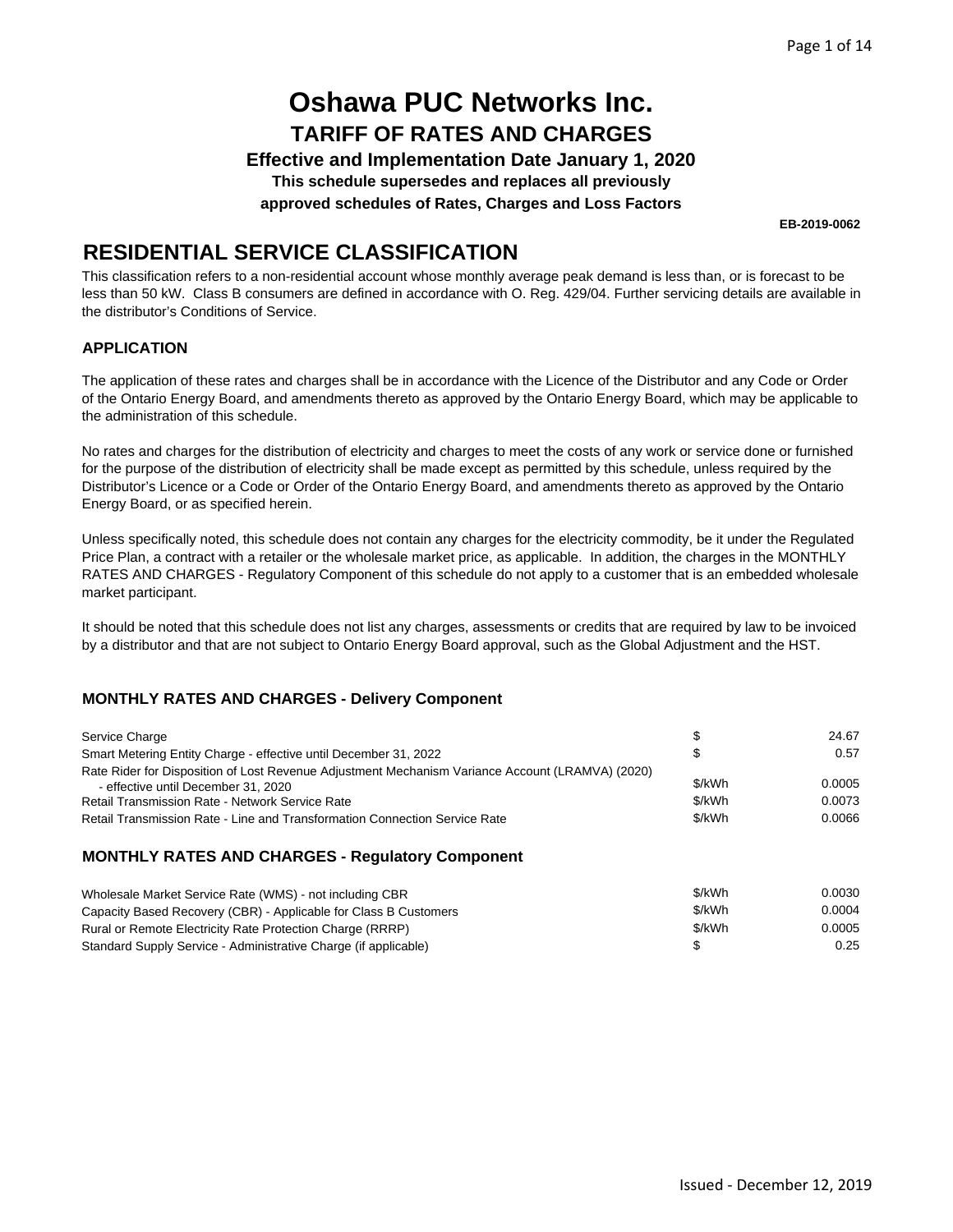**Effective and Implementation Date January 1, 2020**

**This schedule supersedes and replaces all previously**

**approved schedules of Rates, Charges and Loss Factors**

**EB-2019-0062**

### **GENERAL SERVICE LESS THAN 50 KW SERVICE CLASSIFICATION**

This classification refers to a non-residential account whose monthly average peak demand is less than, or is forecast to be less than 50 kW. Class B consumers are defined in accordance with O. Reg. 429/04. Further servicing details are available in the distributor's Conditions of Service.

#### **APPLICATION**

The application of these rates and charges shall be in accordance with the Licence of the Distributor and any Code or Order of the Ontario Energy Board, and amendments thereto as approved by the Ontario Energy Board, which may be applicable to the administration of this schedule.

No rates and charges for the distribution of electricity and charges to meet the costs of any work or service done or furnished for the purpose of the distribution of electricity shall be made except as permitted by this schedule, unless required by the Distributor's Licence or a Code or Order of the Board, and amendments thereto as approved by the Board, or as specified herein.

Unless specifically noted, this schedule does not contain any charges for the electricity commodity, be it under the Regulated Price Plan, a contract with a retailer or the wholesale market price, as applicable. In addition, the charges in the MONTHLY RATES AND CHARGES - Regulatory Component of this schedule do not apply to a customer that is an embedded wholesale market participant.

It should be noted that this schedule does not list any charges, assessments or credits that are required by law to be invoiced by a distributor and that are not subject to Ontario Energy Board approval, such as the Global Adjustment and the HST.

#### **MONTHLY RATES AND CHARGES - Delivery Component**

| Service Charge                                                                                                                          |        | 17.39  |
|-----------------------------------------------------------------------------------------------------------------------------------------|--------|--------|
| Smart Metering Entity Charge - effective until December 31, 2022                                                                        |        | 0.57   |
| Distribution Volumetric Rate                                                                                                            | \$/kWh | 0.0177 |
| Rate Rider for Disposition of Lost Revenue Adjustment Mechanism Variance Account (LRAMVA) (2020)<br>- effective until December 31, 2020 | \$/kWh | 0.0003 |
| <b>Retail Transmission Rate - Network Service Rate</b>                                                                                  | \$/kWh | 0.0068 |
| Retail Transmission Rate - Line and Transformation Connection Service Rate                                                              | \$/kWh | 0.0061 |

| Wholesale Market Service Rate (WMS) - not including CBR          | \$/kWh | 0.0030 |
|------------------------------------------------------------------|--------|--------|
| Capacity Based Recovery (CBR) - Applicable for Class B Customers | \$/kWh | 0.0004 |
| Rural or Remote Electricity Rate Protection Charge (RRRP)        | \$/kWh | 0.0005 |
| Standard Supply Service - Administrative Charge (if applicable)  |        | 0.25   |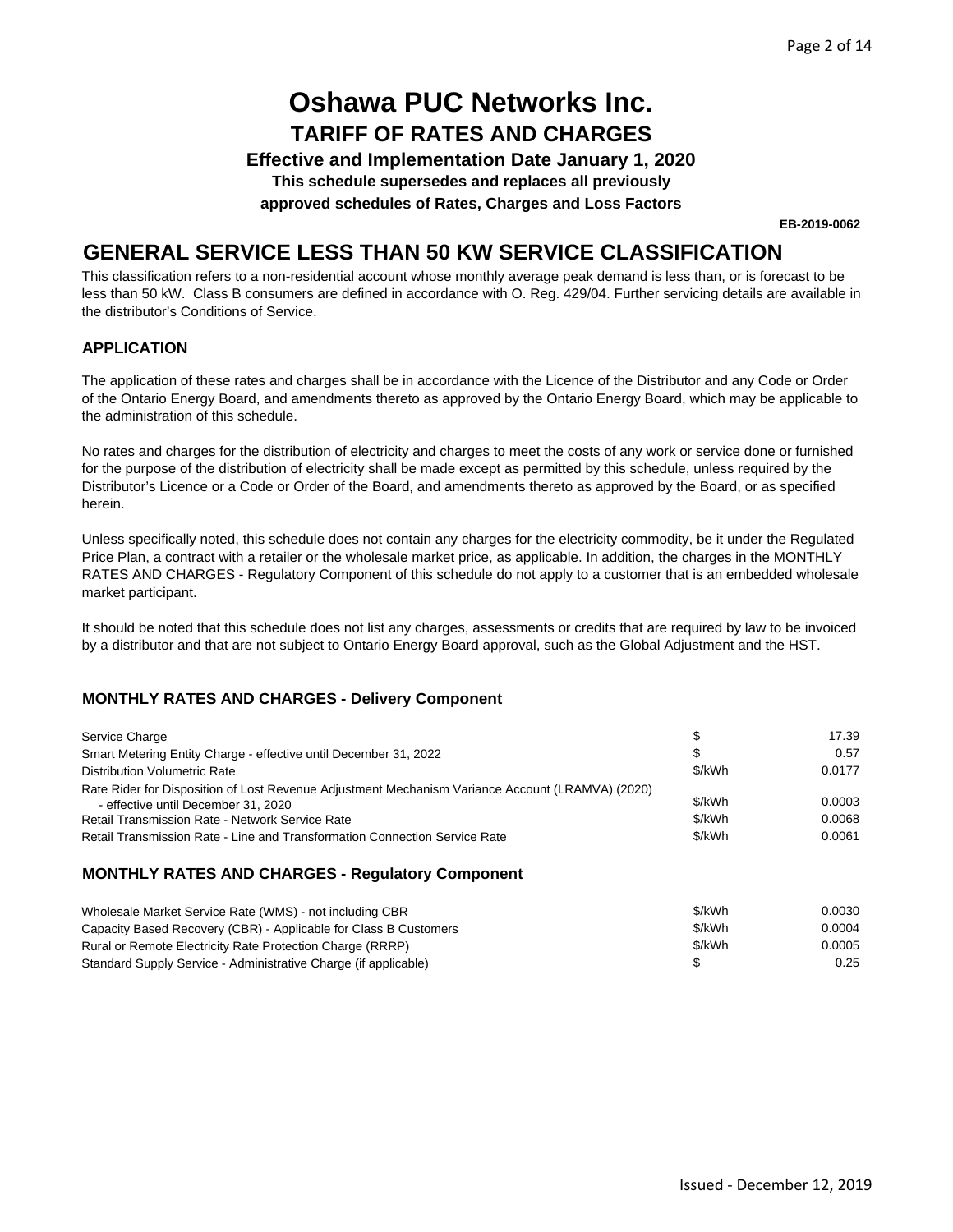**Effective and Implementation Date January 1, 2020**

**This schedule supersedes and replaces all previously**

**approved schedules of Rates, Charges and Loss Factors**

**EB-2019-0062**

### **GENERAL SERVICE 50 TO 999 KW SERVICE CLASSIFICATION**

This classification refers to a non-residential account whose monthly average peak demand is equal to or greater than 50 kW but less than 1,000 kW, or is forecast to be equal to or greater than 50 kW but less than 1,000 kW. Note that for statistical purposes the following sub-classifications apply:

- General Service 50 to 200 kW
- General Service over 200 kW

Class B consumers are defined in accordance with O. Reg. 429/04. Further servicing details are available in the distributor's Conditions of Service.

#### **APPLICATION**

The application of these rates and charges shall be in accordance with the Licence of the Distributor and any Code or Order of the Ontario Energy Board, and amendments thereto as approved by the Ontario Energy Board, which may be applicable to the administration of this schedule.

No rates and charges for the distribution of electricity and charges to meet the costs of any work or service done or furnished for the purpose of the distribution of electricity shall be made except as permitted by this schedule, unless required by the Distributor's Licence or a Code or Order of the Ontario Energy Board, and amendments thereto as approved by the Ontario Energy Board, or as specified herein.

Unless specifically noted, this schedule does not contain any charges for the electricity commodity, be it under the Regulated Price Plan, a contract with a retailer or the wholesale market price, as applicable. In addition, the charges in the MONTHLY RATES AND CHARGES - Regulatory Component of this schedule do not apply to a customer that is an embedded wholesale market participant.

If included in the following listing of monthly rates and charges, the rate rider for the disposition of WMS - Sub-account CBR Class B is not applicable to wholesale market participants (WMP), customers that transitioned between Class A and Class B during the variance account accumulation period, or to customers that were in Class A for the entire period. Customers who transitioned are to be charged or refunded their share of the variance disposed through customer specific billing adjustments. This rate rider is to be consistently applied for the entire period to the sunset date of the rate rider. In addition, this rate rider is applicable to all new Class B customers.

If included in the following listing of monthly rates and charges, the rate rider for the disposition of Global Adjustment is only applicable to non-RPP Class B customers. It is not applicable to WMP, customers that transitioned between Class A and Class B during the variance account accumulation period, or to customers that were in Class A for the entire period. Customers who transitioned are to be charged or refunded their share of the variance disposed through customer specific billing adjustments. This rate rider is to be consistently applied for the entire period to the sunset date of the rate rider. In addition, this rate rider is applicable to all new non-RPP Class B customers.

It should be noted that this schedule does not list any charges, assessments or credits that are required by law to be invoiced by a distributor and that are not subject to Ontario Energy Board approval, such as the Global Adjustment and the HST.

#### **MONTHLY RATES AND CHARGES - Delivery Component**

| Service Charge                                                                                   |       | 58.43    |
|--------------------------------------------------------------------------------------------------|-------|----------|
| Distribution Volumetric Rate                                                                     | \$/kW | 4.9998   |
| Rate Rider for Disposition of Lost Revenue Adjustment Mechanism Variance Account (LRAMVA) (2020) |       |          |
| - effective until December 31, 2020                                                              | \$/kW | (0.1287) |
| <b>Retail Transmission Rate - Network Service Rate</b>                                           | \$/kW | 2.4777   |
| Retail Transmission Rate - Line and Transformation Connection Service Rate                       | \$/kW | 2.1429   |
| Retail Transmission Rate - Network Service Rate - Interval Metered                               | \$/kW | 3.1758   |
| Retail Transmission Rate - Line and Transformation Connection Service Rate - Interval Metered    | \$/kW | 2.7221   |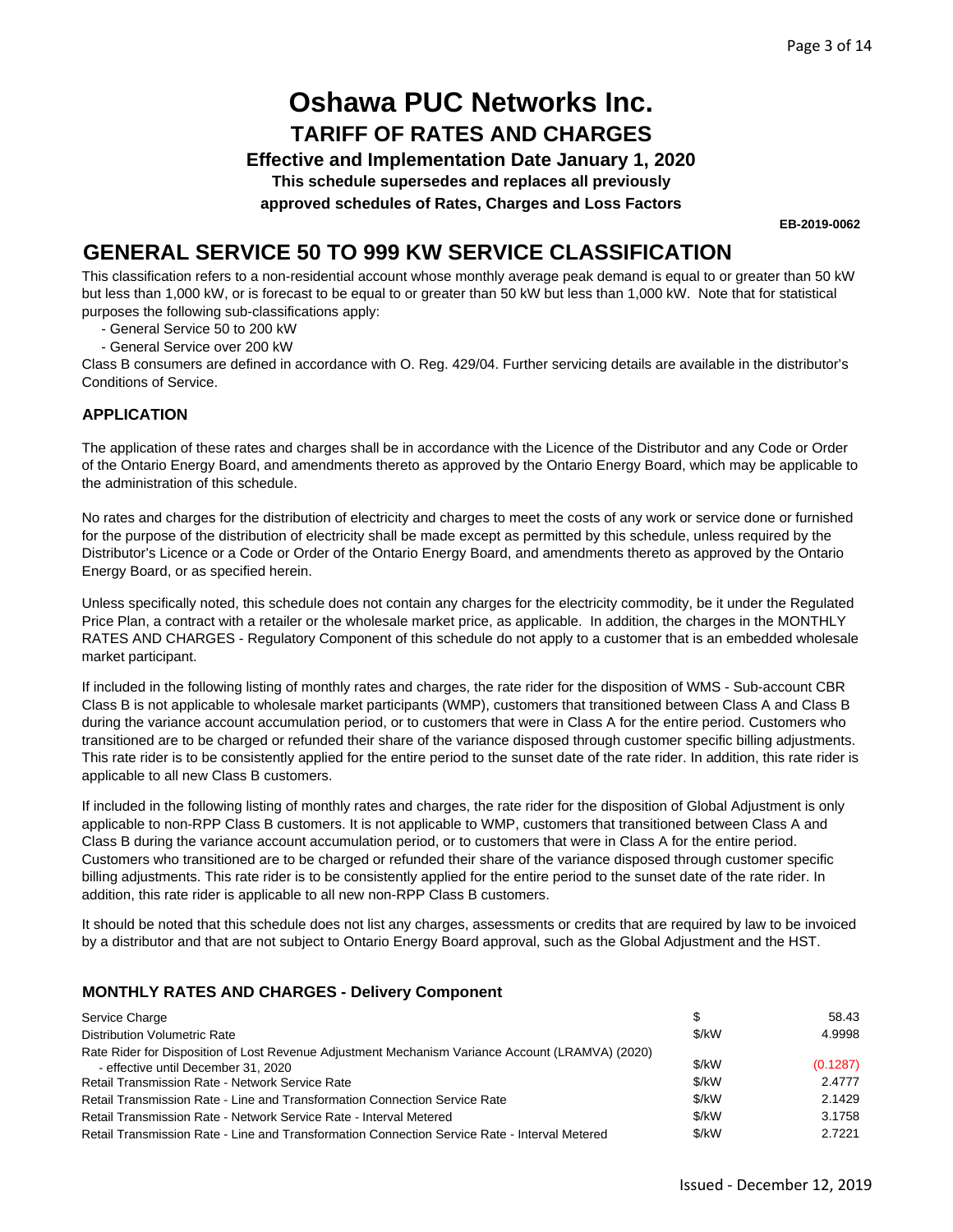**Effective and Implementation Date January 1, 2020**

**This schedule supersedes and replaces all previously**

**approved schedules of Rates, Charges and Loss Factors**

**EB-2019-0062**

| Wholesale Market Service Rate (WMS) - not including CBR          | \$/kWh | 0.0030 |
|------------------------------------------------------------------|--------|--------|
| Capacity Based Recovery (CBR) - Applicable for Class B Customers | \$/kWh | 0.0004 |
| Rural or Remote Electricity Rate Protection Charge (RRRP)        | \$/kWh | 0.0005 |
| Standard Supply Service - Administrative Charge (if applicable)  |        | 0.25   |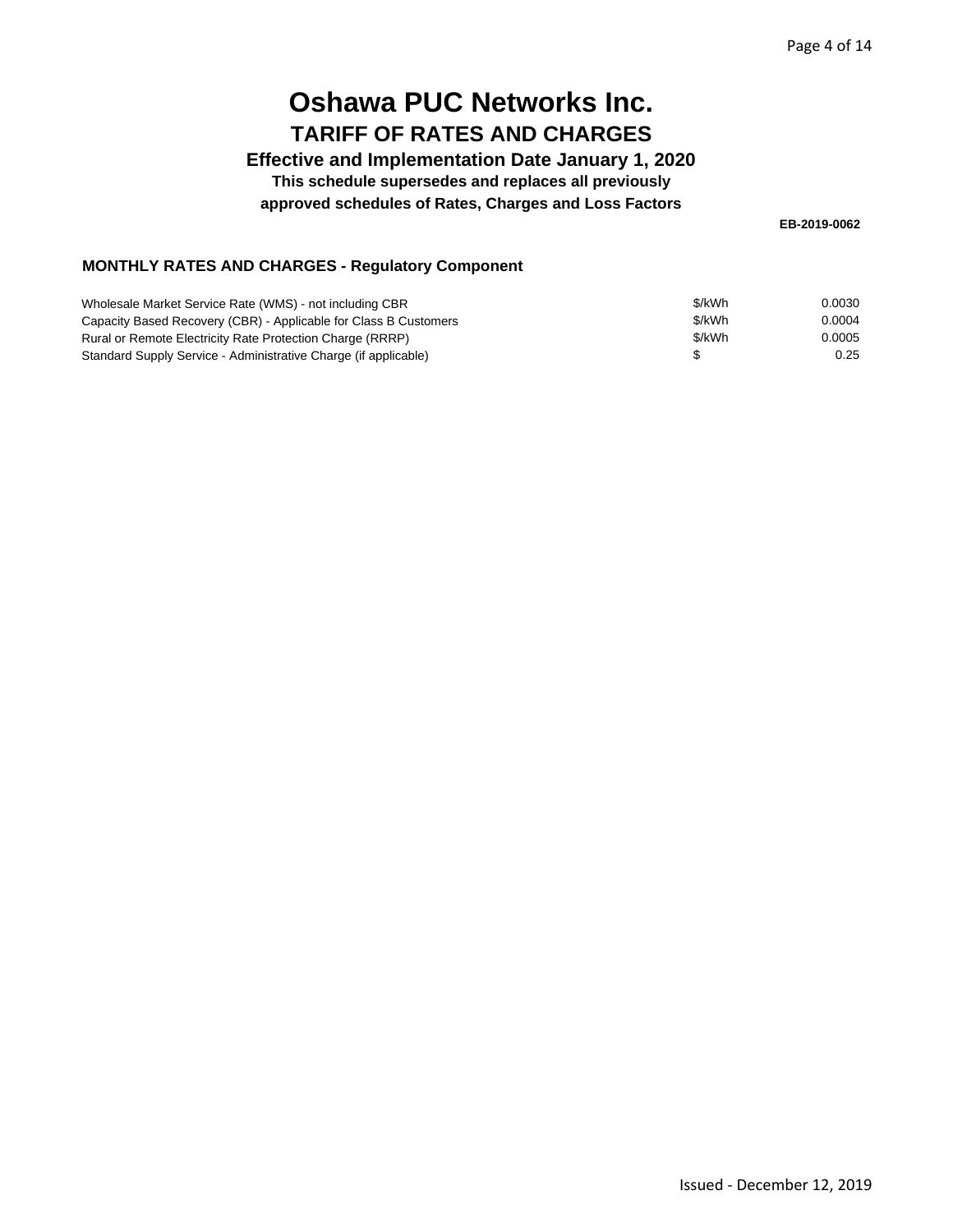**Effective and Implementation Date January 1, 2020**

**This schedule supersedes and replaces all previously**

**approved schedules of Rates, Charges and Loss Factors**

**EB-2019-0062**

## **GENERAL SERVICE 1,000 TO 4,999 KW SERVICE CLASSIFICATION**

This classification refers to a non-residential account whose monthly average peak demand is equal to or greater than 1,000 kW but less than 5,000 kW, or is forecast to be equal to or greater than 1,000 kW but less than 5,000 kW. Class A and Class B consumers are defined in accordance with O. Reg. 429/04. Further servicing details are available in the distributor's Conditions of Service.

#### **APPLICATION**

The application of these rates and charges shall be in accordance with the Licence of the Distributor and any Code or Order of the Ontario Energy Board, and amendments thereto as approved by the Ontario Energy Board, which may be applicable to the administration of this schedule.

No rates and charges for the distribution of electricity and charges to meet the costs of any work or service done or furnished for the purpose of the distribution of electricity shall be made except as permitted by this schedule, unless required by the Distributor's Licence or a Code or Order of the Ontario Energy Board, and amendments thereto as approved by the Ontario Energy Board, or as specified herein.

Unless specifically noted, this schedule does not contain any charges for the electricity commodity, be it under the Regulated Price Plan, a contract with a retailer or the wholesale market price, as applicable. In addition, the charges in the MONTHLY RATES AND CHARGES - Regulatory Component of this schedule do not apply to a customer that is an embedded wholesale market participant.

If included in the following listing of monthly rates and charges, the rate rider for the disposition of WMS - Sub-account CBR Class B is not applicable to wholesale market participants (WMP), customers that transitioned between Class A and Class B during the variance account accumulation period, or to customers that were in Class A for the entire period. Customers who transitioned are to be charged or refunded their share of the variance disposed through customer specific billing adjustments. This rate rider is to be consistently applied for the entire period to the sunset date of the rate rider. In addition, this rate rider is applicable to all new Class B customers.

If included in the following listing of monthly rates and charges, the rate rider for the disposition of Global Adjustment is only applicable to non-RPP Class B customers. It is not applicable to WMP, customers that transitioned between Class A and Class B during the variance account accumulation period, or to customers that were in Class A for the entire period. Customers who transitioned are to be charged or refunded their share of the variance disposed through customer specific billing adjustments. This rate rider is to be consistently applied for the entire period to the sunset date of the rate rider. In addition, this rate rider is applicable to all new non-RPP Class B customers.

It should be noted that this schedule does not list any charges, assessments or credits that are required by law to be invoiced by a distributor and that are not subject to Ontario Energy Board approval, such as the Global Adjustment and the HST.

#### **MONTHLY RATES AND CHARGES - Delivery Component**

| Service Charge                                                                                   |       | 1.227.87 |
|--------------------------------------------------------------------------------------------------|-------|----------|
| <b>Distribution Volumetric Rate</b>                                                              | \$/kW | 2.6132   |
| Rate Rider for Disposition of Lost Revenue Adjustment Mechanism Variance Account (LRAMVA) (2020) |       |          |
| - effective until December 31, 2020                                                              | \$/kW | 0.2944   |
| Retail Transmission Rate - Network Service Rate - Interval Metered                               | \$/kW | 3.1758   |
| Retail Transmission Rate - Line and Transformation Connection Service Rate - Interval Metered    | \$/kW | 2.7221   |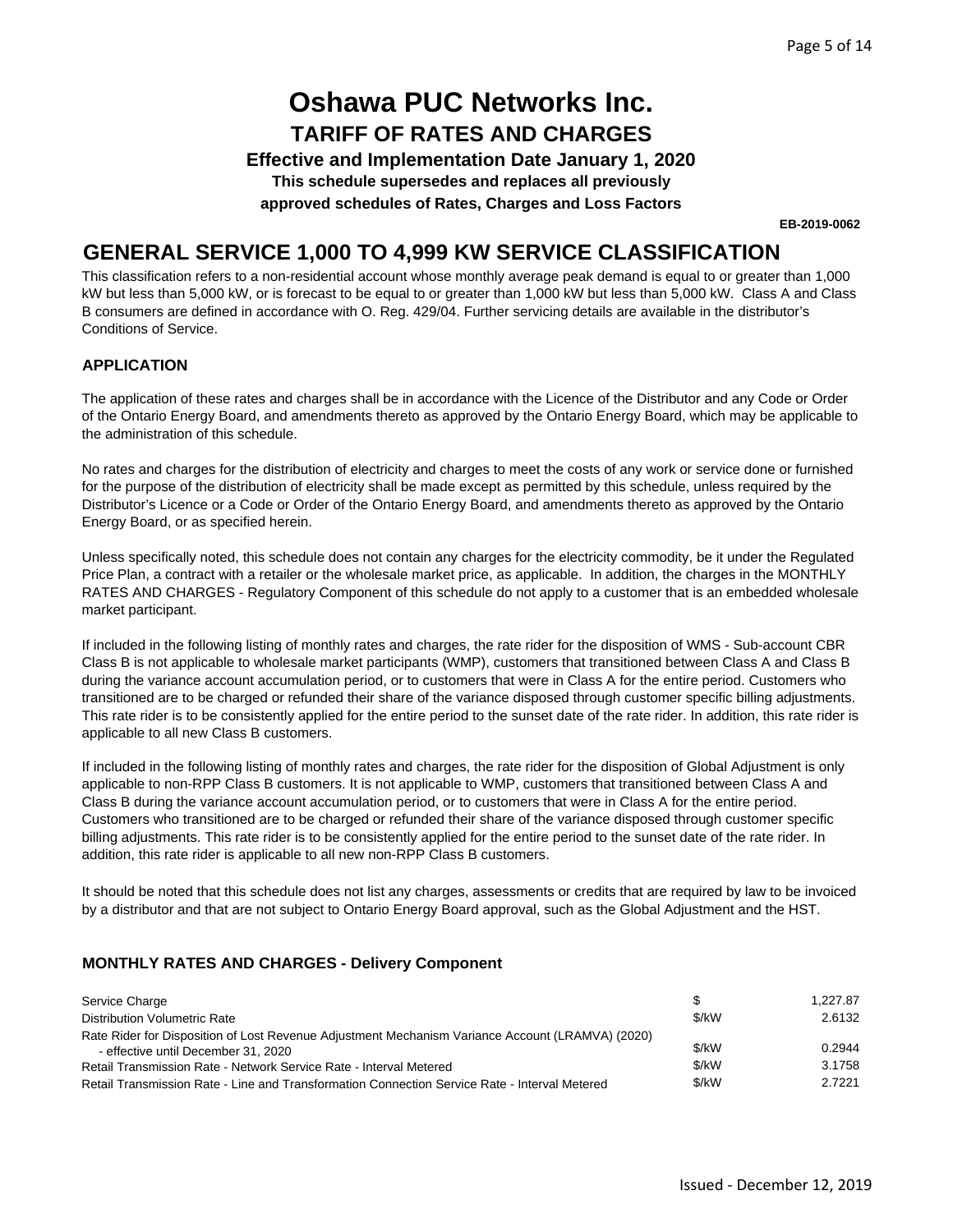#### **Effective and Implementation Date January 1, 2020**

**This schedule supersedes and replaces all previously**

#### **approved schedules of Rates, Charges and Loss Factors**

**EB-2019-0062**

| Wholesale Market Service Rate (WMS) - not including CBR          | \$/kWh | 0.0030 |
|------------------------------------------------------------------|--------|--------|
| Capacity Based Recovery (CBR) - Applicable for Class B Customers | \$/kWh | 0.0004 |
| Rural or Remote Electricity Rate Protection Charge (RRRP)        | \$/kWh | 0.0005 |
| Standard Supply Service - Administrative Charge (if applicable)  |        | 0.25   |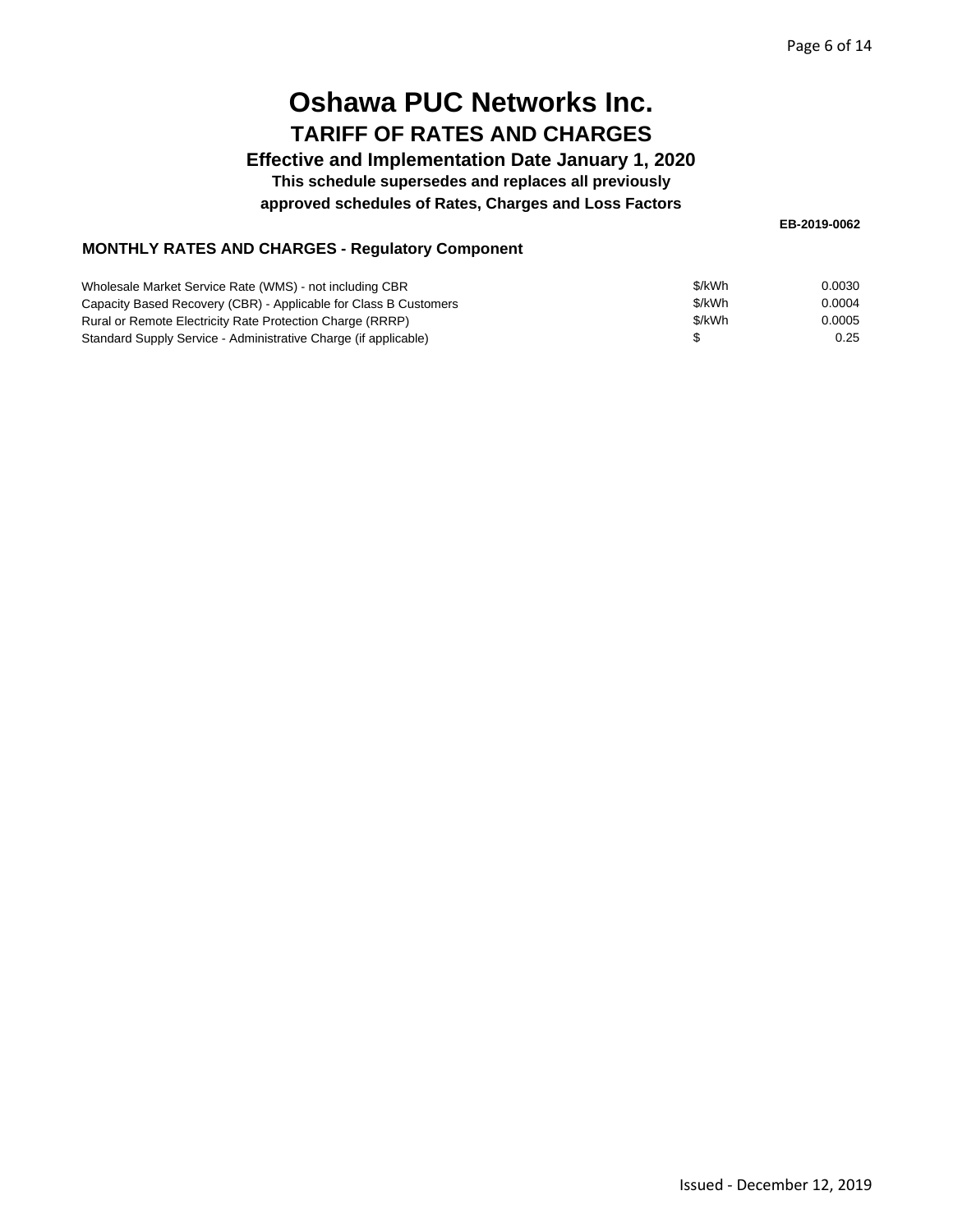**Effective and Implementation Date January 1, 2020**

**This schedule supersedes and replaces all previously**

**approved schedules of Rates, Charges and Loss Factors**

**EB-2019-0062**

## **LARGE USE SERVICE CLASSIFICATION**

This classification applies to an account whose average monthly maximum demand used for billing purposes is equal to or greater than, or is forecast to be equal to or greater than, 5,000 kW. Class A and Class B consumers are defined in accordance with O. Reg. 429/04. Further servicing details are available in the distributor's Conditions of Service.

#### **APPLICATION**

The application of these rates and charges shall be in accordance with the Licence of the Distributor and any Code or Order of the Ontario Energy Board, and amendments thereto as approved by the Ontario Energy Board, which may be applicable to the administration of this schedule.

No rates and charges for the distribution of electricity and charges to meet the costs of any work or service done or furnished for the purpose of the distribution of electricity shall be made except as permitted by this schedule, unless required by the Distributor's Licence or a Code or Order of the Ontario Energy Board, and amendments thereto as approved by the Ontario Energy Board, or as specified herein.

Unless specifically noted, this schedule does not contain any charges for the electricity commodity, be it under the Regulated Price Plan, a contract with a retailer or the wholesale market price, as applicable. In addition, the charges in the MONTHLY RATES AND CHARGES - Regulatory Component of this schedule do not apply to a customer that is an embedded wholesale market participant.

If included in the following listing of monthly rates and charges, the rate rider for the disposition of WMS - Sub-account CBR Class B is not applicable to wholesale market participants (WMP), customers that transitioned between Class A and Class B during the variance account accumulation period, or to customers that were in Class A for the entire period. Customers who transitioned are to be charged or refunded their share of the variance disposed through customer specific billing adjustments. This rate rider is to be consistently applied for the entire period to the sunset date of the rate rider. In addition, this rate rider is applicable to all new Class B customers.

If included in the following listing of monthly rates and charges, the rate rider for the disposition of Global Adjustment is only applicable to non-RPP Class B customers. It is not applicable to WMP, customers that transitioned between Class A and Class B during the variance account accumulation period, or to customers that were in Class A for the entire period. Customers who transitioned are to be charged or refunded their share of the variance disposed through customer specific billing adjustments. This rate rider is to be consistently applied for the entire period to the sunset date of the rate rider. In addition, this rate rider is applicable to all new non-RPP Class B customers.

It should be noted that this schedule does not list any charges, assessments or credits that are required by law to be invoiced by a distributor and that are not subject to Ontario Energy Board approval, such as the Global Adjustment and the HST.

#### **MONTHLY RATES AND CHARGES - Delivery Component**

| Service Charge                                                                                   |       | 9.343.15 |
|--------------------------------------------------------------------------------------------------|-------|----------|
| <b>Distribution Volumetric Rate</b>                                                              | \$/kW | 2.2526   |
| Rate Rider for Disposition of Lost Revenue Adjustment Mechanism Variance Account (LRAMVA) (2020) |       |          |
| - effective until December 31, 2020                                                              | \$/kW | (0.0996) |
| Retail Transmission Rate - Network Service Rate - Interval Metered                               | \$/kW | 3.3839   |
| Retail Transmission Rate - Line and Transformation Connection Service Rate - Interval Metered    | \$/kW | 2.9701   |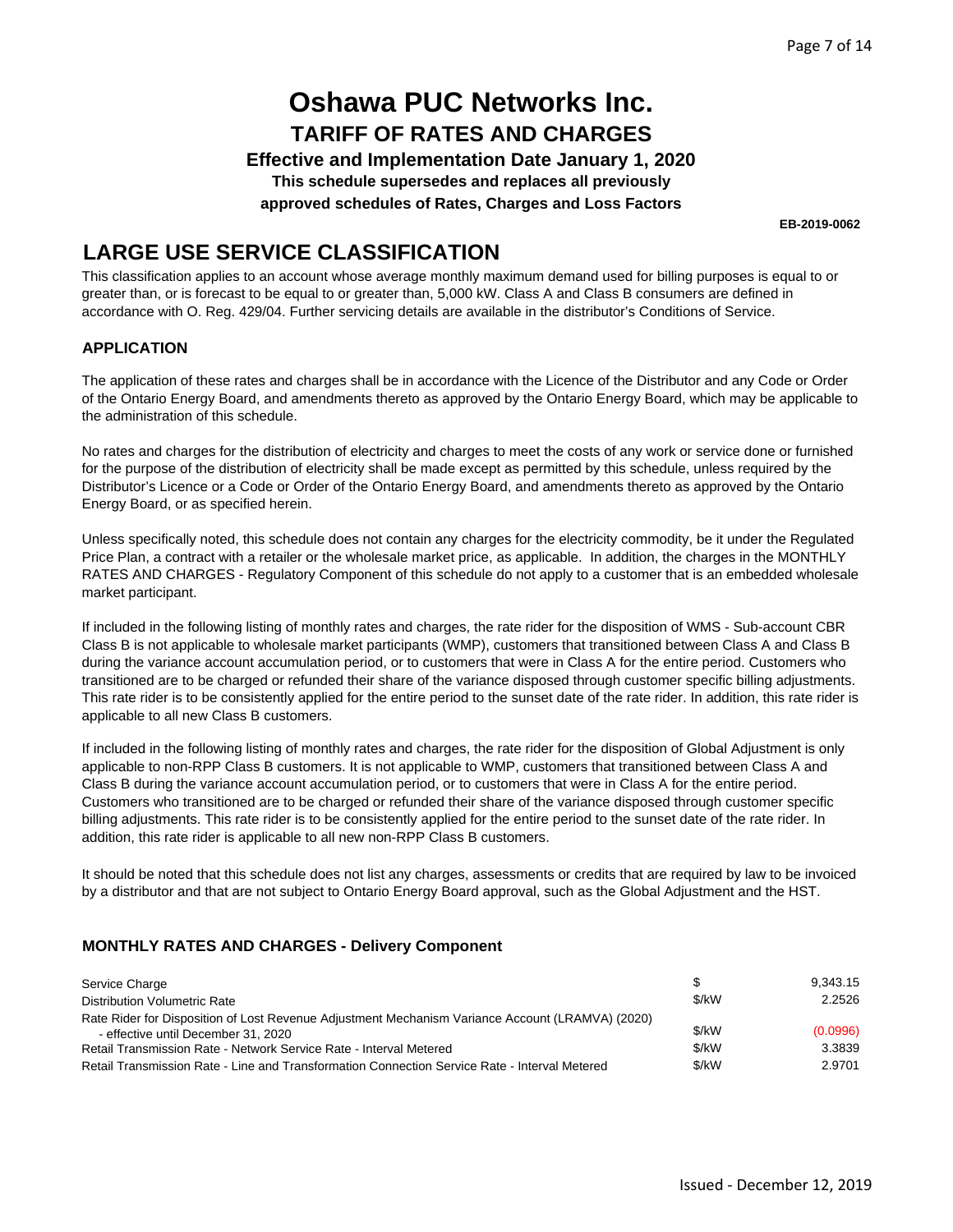#### **Effective and Implementation Date January 1, 2020**

**This schedule supersedes and replaces all previously**

#### **approved schedules of Rates, Charges and Loss Factors**

**EB-2019-0062**

| Wholesale Market Service Rate (WMS) - not including CBR          | \$/kWh | 0.0030 |
|------------------------------------------------------------------|--------|--------|
| Capacity Based Recovery (CBR) - Applicable for Class B Customers | \$/kWh | 0.0004 |
| Rural or Remote Electricity Rate Protection Charge (RRRP)        | \$/kWh | 0.0005 |
| Standard Supply Service - Administrative Charge (if applicable)  |        | 0.25   |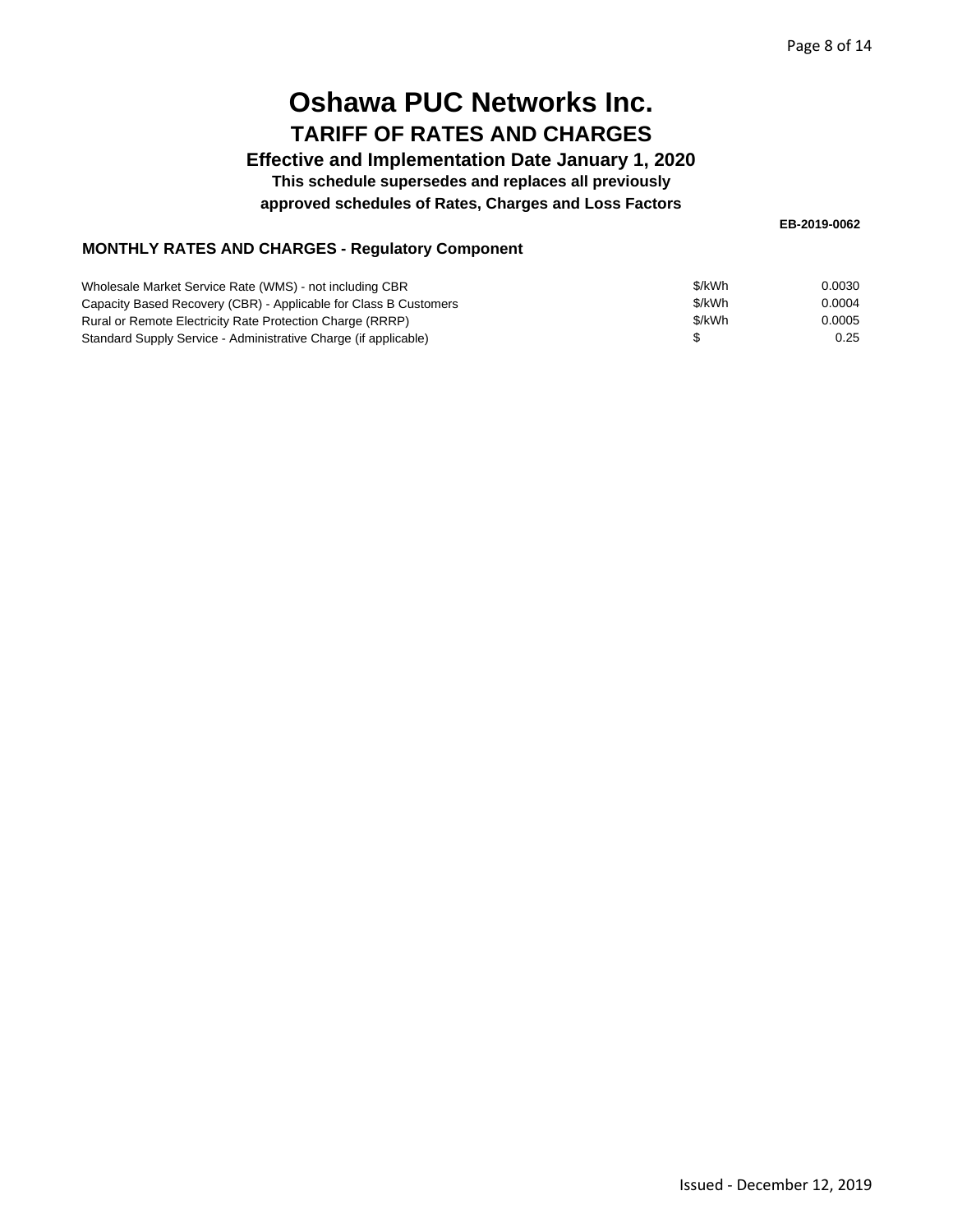**Effective and Implementation Date January 1, 2020**

**This schedule supersedes and replaces all previously**

**approved schedules of Rates, Charges and Loss Factors**

**EB-2019-0062**

### **UNMETERED SCATTERED LOAD SERVICE CLASSIFICATION**

This classification applies to an account whose average monthly maximum demand at each location is less than, or is forecast to be less than, 50 kW and the consumption is unmetered. Such connections include cable TV power packs, bus shelters, telephone booths, traffic lights, railway crossings, etc. The level of the consumption will be agreed to by the distributor and the customer, based on detailed manufacturer information/ documentation with regard to electrical consumption of the unmetered load or periodic monitoring of actual consumption. Class B consumers are defined in accordance with O. Reg. 429/04. Further servicing details are available in the distributor's Conditions of Service.

#### **APPLICATION**

The application of these rates and charges shall be in accordance with the Licence of the Distributor and any Code or Order of the Ontario Energy Board, and amendments thereto as approved by the Ontario Energy Board, which may be applicable to the administration of this schedule.

No rates and charges for the distribution of electricity and charges to meet the costs of any work or service done or furnished for the purpose of the distribution of electricity shall be made except as permitted by this schedule, unless required by the Distributor's Licence or a Code or Order of the Ontario Energy Board, and amendments thereto as approved by the Ontario Energy Board, or as specified herein.

Unless specifically noted, this schedule does not contain any charges for the electricity commodity, be it under the Regulated Price Plan, a contract with a retailer or the wholesale market price, as applicable. In addition, the charges in the MONTHLY RATES AND CHARGES - Regulatory Component of this schedule do not apply to a customer that is an embedded wholesale market participant.

It should be noted that this schedule does not list any charges, assessments or credits that are required by law to be invoiced by a distributor and that are not subject to Ontario Energy Board approval, such as the Global Adjustment and the HST.

#### **MONTHLY RATES AND CHARGES - Delivery Component**

| Service Charge (per connection)                                                                                                         | S      | 4.87     |
|-----------------------------------------------------------------------------------------------------------------------------------------|--------|----------|
| Distribution Volumetric Rate                                                                                                            | \$/kWh | 0.0200   |
| Rate Rider for Disposition of Lost Revenue Adjustment Mechanism Variance Account (LRAMVA) (2020)<br>- effective until December 31, 2020 | \$/kWh | (0.0032) |
| <b>Retail Transmission Rate - Network Service Rate</b>                                                                                  | \$/kWh | 0.0068   |
| Retail Transmission Rate - Line and Transformation Connection Service Rate                                                              | \$/kWh | 0.0061   |
|                                                                                                                                         |        |          |

| Wholesale Market Service Rate (WMS) - not including CBR          | \$/kWh | 0.0030 |
|------------------------------------------------------------------|--------|--------|
| Capacity Based Recovery (CBR) - Applicable for Class B Customers | \$/kWh | 0.0004 |
| Rural or Remote Electricity Rate Protection Charge (RRRP)        | \$/kWh | 0.0005 |
| Standard Supply Service - Administrative Charge (if applicable)  |        | 0.25   |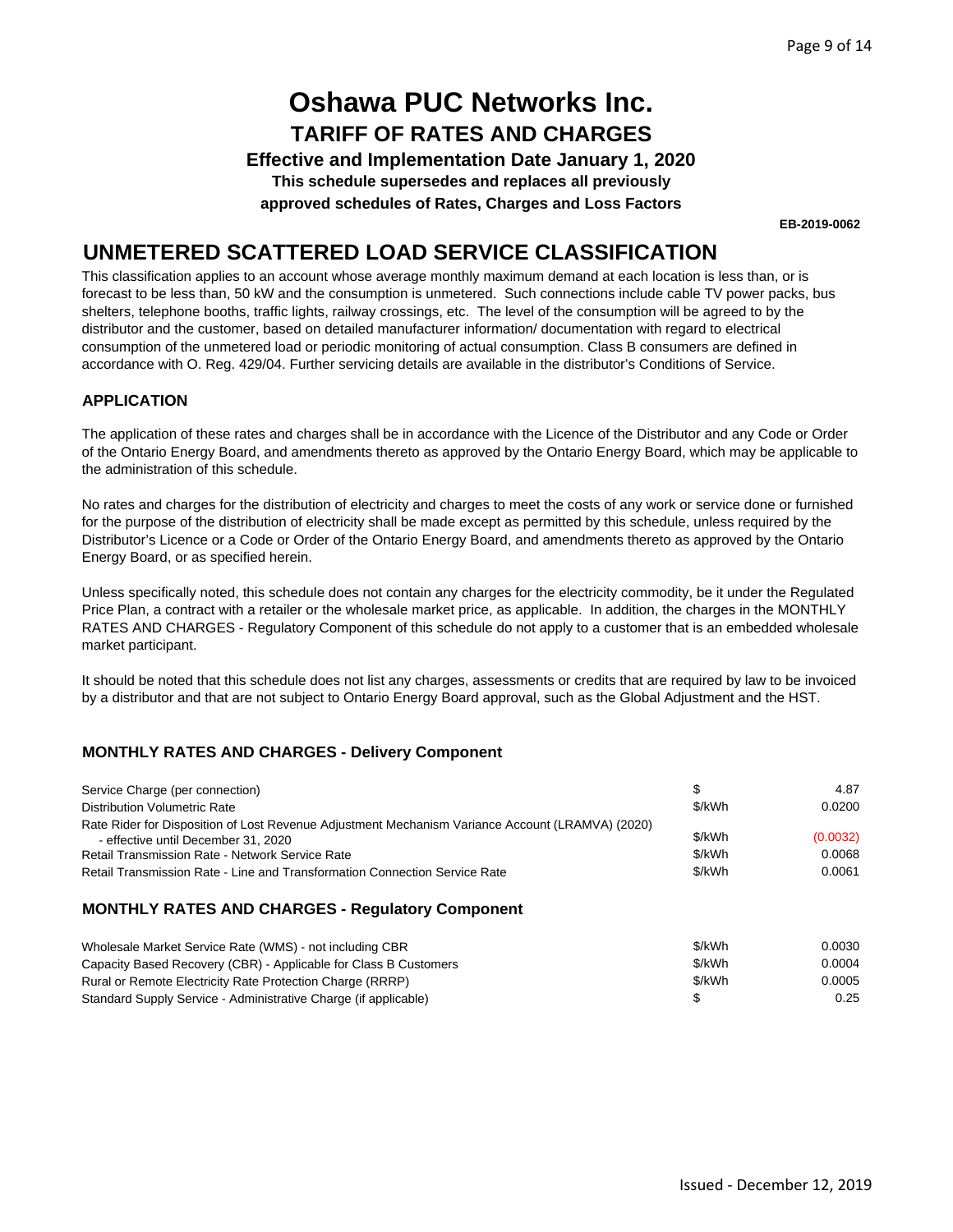**Effective and Implementation Date January 1, 2020**

**This schedule supersedes and replaces all previously**

**approved schedules of Rates, Charges and Loss Factors**

**EB-2019-0062**

### **SENTINEL LIGHTING SERVICE CLASSIFICATION**

This classification refers to accounts that are an unmetered lighting load supplied to a sentinel light. Further servicing details are available in the distributor's Conditions of Service.

#### **APPLICATION**

The application of these rates and charges shall be in accordance with the Licence of the Distributor and any Code or Order of the Ontario Energy Board, and amendments thereto as approved by the Ontario Energy Board, which may be applicable to the administration of this schedule.

No rates and charges for the distribution of electricity and charges to meet the costs of any work or service done or furnished for the purpose of the distribution of electricity shall be made except as permitted by this schedule, unless required by the Distributor's Licence or a Code or Order of the Ontario Energy Board, and amendments thereto as approved by the Ontario Energy Board, or as specified herein.

Unless specifically noted, this schedule does not contain any charges for the electricity commodity, be it under the Regulated Price Plan, a contract with a retailer or the wholesale market price, as applicable. In addition, the charges in the MONTHLY RATES AND CHARGES - Regulatory Component of this schedule do not apply to a customer that is an embedded wholesale market participant.

It should be noted that this schedule does not list any charges, assessments or credits that are required by law to be invoiced by a distributor and that are not subject to Ontario Energy Board approval, such as the Global Adjustment and the HST.

#### **MONTHLY RATES AND CHARGES - Delivery Component**

| Service Charge (per connection)                                                                  |       | 5.88     |
|--------------------------------------------------------------------------------------------------|-------|----------|
| <b>Distribution Volumetric Rate</b>                                                              | \$/kW | 8.4045   |
| Rate Rider for Disposition of Lost Revenue Adjustment Mechanism Variance Account (LRAMVA) (2020) |       |          |
| - effective until December 31, 2020                                                              | \$/kW | (0.4706) |
| <b>Retail Transmission Rate - Network Service Rate</b>                                           | \$/kW | 1.7090   |
| Retail Transmission Rate - Line and Transformation Connection Service Rate                       | \$/kW | 2.5155   |

| Wholesale Market Service Rate (WMS) - not including CBR          | \$/kWh | 0.0030 |
|------------------------------------------------------------------|--------|--------|
| Capacity Based Recovery (CBR) - Applicable for Class B Customers | \$/kWh | 0.0004 |
| Rural or Remote Electricity Rate Protection Charge (RRRP)        | \$/kWh | 0.0005 |
| Standard Supply Service - Administrative Charge (if applicable)  |        | 0.25   |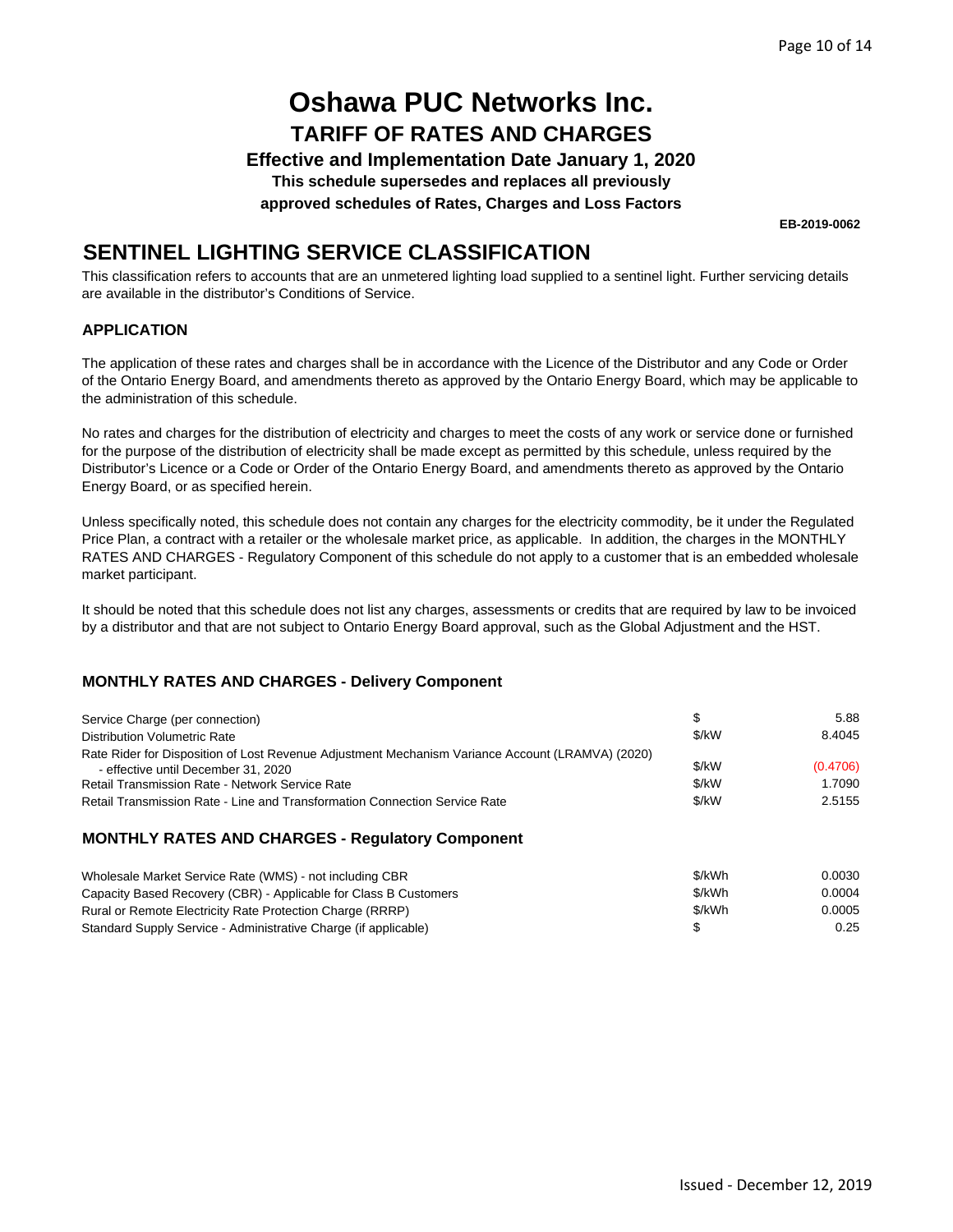**Effective and Implementation Date January 1, 2020**

**This schedule supersedes and replaces all previously**

**approved schedules of Rates, Charges and Loss Factors**

**EB-2019-0062**

### **STREET LIGHTING SERVICE CLASSIFICATION**

This classification applies to an account for roadway lighting with a Municipality, Regional Municipality, Ministry of Transportation and private roadway lighting, controlled by photo cells. The consumption for these customers will be based on the calculated connected load times the required lighting times established in the approved OEB street lighting load shape template. Class B consumers are defined in accordance with O. Reg. 429/04. Further servicing details are available in the distributor's Conditions of Service.

#### **APPLICATION**

The application of these rates and charges shall be in accordance with the Licence of the Distributor and any Code or Order of the Ontario Energy Board, and amendments thereto as approved by the Ontario Energy Board, which may be applicable to the administration of this schedule.

No rates and charges for the distribution of electricity and charges to meet the costs of any work or service done or furnished for the purpose of the distribution of electricity shall be made except as permitted by this schedule, unless required by the Distributor's Licence or a Code or Order of the Ontario Energy Board, and amendments thereto as approved by the Ontario Energy Board, or as specified herein.

Unless specifically noted, this schedule does not contain any charges for the electricity commodity, be it under the Regulated Price Plan, a contract with a retailer or the wholesale market price, as applicable. In addition, the charges in the MONTHLY RATES AND CHARGES - Regulatory Component of this schedule do not apply to a customer that is an embedded wholesale market participant.

It should be noted that this schedule does not list any charges, assessments or credits that are required by law to be invoiced by a distributor and that are not subject to Ontario Energy Board approval, such as the Global Adjustment and the HST.

#### **MONTHLY RATES AND CHARGES - Delivery Component**

| Service Charge (per connection)                                                                  |       | 2.11      |
|--------------------------------------------------------------------------------------------------|-------|-----------|
| Distribution Volumetric Rate                                                                     | \$/kW | 32.5022   |
| Rate Rider for Disposition of Lost Revenue Adjustment Mechanism Variance Account (LRAMVA) (2020) |       |           |
| - effective until December 31, 2020                                                              | \$/kW | (20.0597) |
| <b>Retail Transmission Rate - Network Service Rate</b>                                           | \$/kW | 1.6801    |
| Retail Transmission Rate - Line and Transformation Connection Service Rate                       | \$/kW | 2.4729    |

| Wholesale Market Service Rate (WMS) - not including CBR          | \$/kWh | 0.0030 |
|------------------------------------------------------------------|--------|--------|
| Capacity Based Recovery (CBR) - Applicable for Class B Customers | \$/kWh | 0.0004 |
| Rural or Remote Electricity Rate Protection Charge (RRRP)        | \$/kWh | 0.0005 |
| Standard Supply Service - Administrative Charge (if applicable)  |        | 0.25   |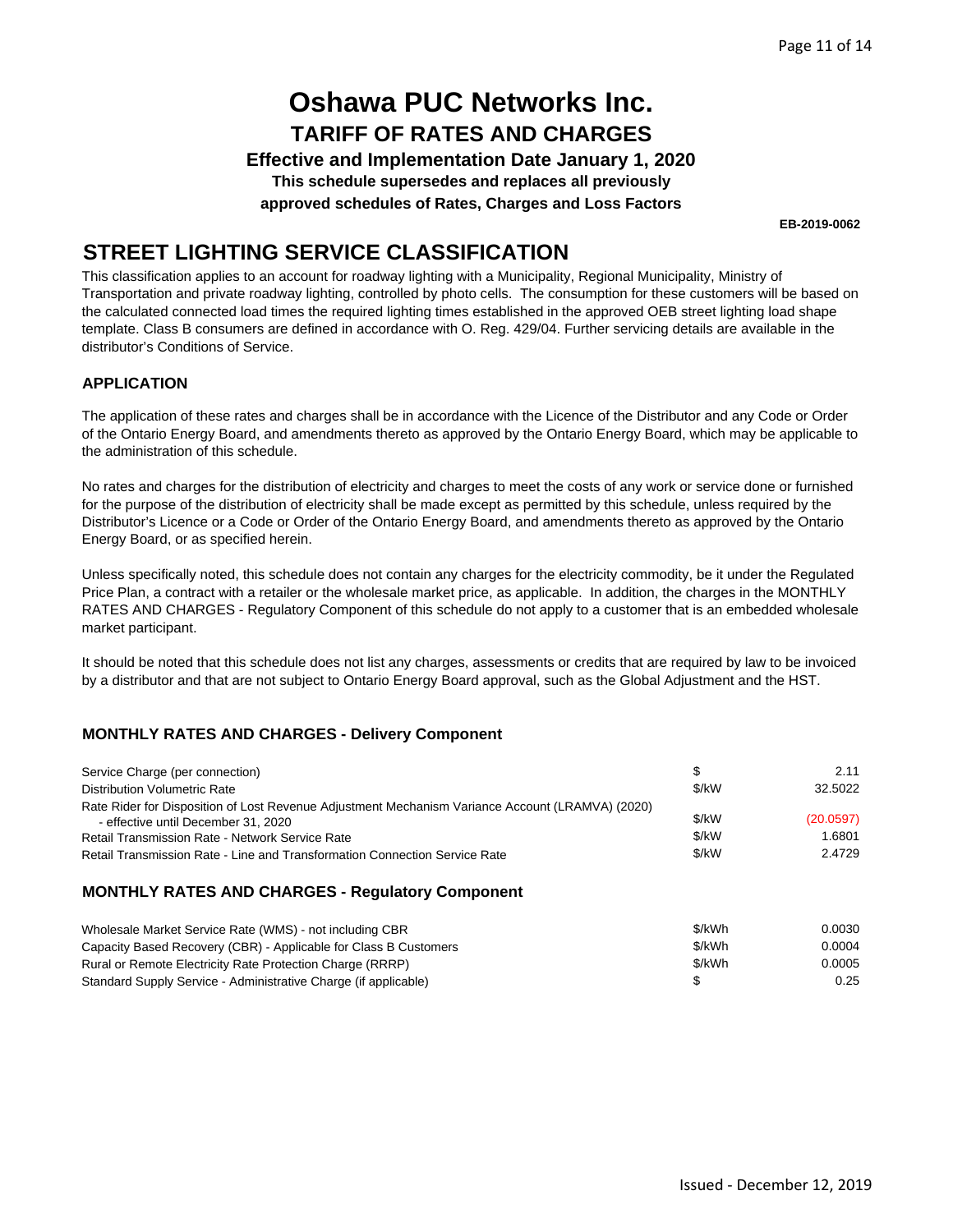**Effective and Implementation Date January 1, 2020**

**This schedule supersedes and replaces all previously**

**approved schedules of Rates, Charges and Loss Factors**

**EB-2019-0062**

### **microFIT SERVICE CLASSIFICATION**

This classification applies to an electricity generation facility contracted under the Independent Electricity System Operator's microFIT program and connected to the distributor's distribution system. Further servicing details are available in the distributor's Conditions of Service.

#### **APPLICATION**

The application of these rates and charges shall be in accordance with the Licence of the Distributor and any Code or Order of the Ontario Energy Board, and amendments thereto as approved by the Ontario Energy Board, which may be applicable to the administration of this schedule.

No rates and charges for the distribution of electricity and charges to meet the costs of any work or service done or furnished for the purpose of the distribution of electricity shall be made except as permitted by this schedule, unless required by the Distributor's Licence or a Code or Order of the Ontario Energy Board, and amendments thereto as approved by the Ontario Energy Board, or as specified herein.

Unless specifically noted, this schedule does not contain any charges for the electricity commodity, be it under the Regulated Price Plan, a contract with a retailer or the wholesale market price, as applicable.

It should be noted that this schedule does not list any charges, assessments or credits that are required by law to be invoiced by a distributor and that are not subject to Ontario Energy Board approval, such as the Global Adjustment and the HST.

#### **MONTHLY RATES AND CHARGES - Delivery Component**

Service Charge

 $\$\,$  5.40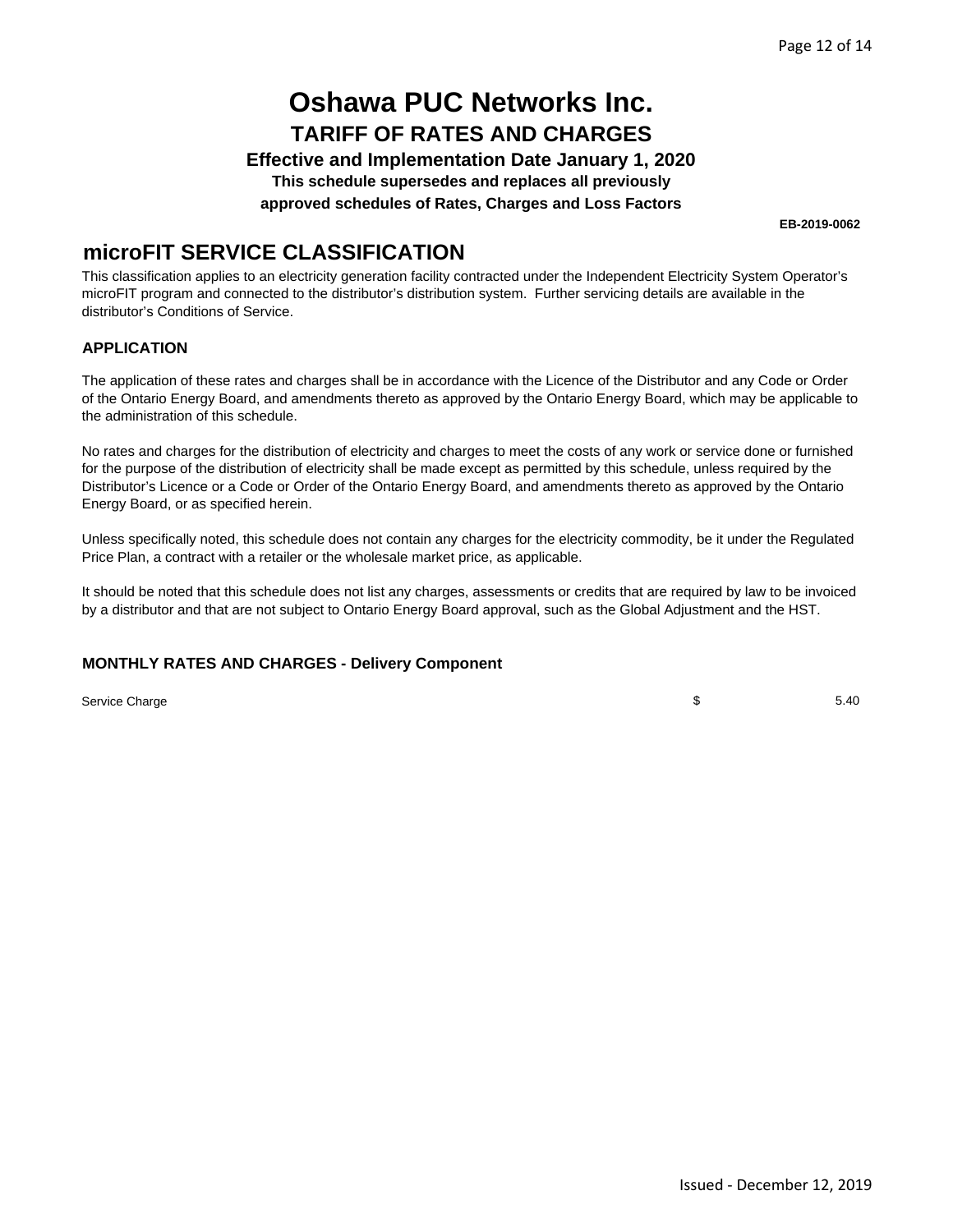#### **Effective and Implementation Date January 1, 2020**

**This schedule supersedes and replaces all previously**

#### **approved schedules of Rates, Charges and Loss Factors**

### **ALLOWANCES**

| EB-2019-0062 |  |
|--------------|--|
|--------------|--|

| Transformer Allowance for Ownership - per kW of billing demand                          | \$/kW | (0.60) |
|-----------------------------------------------------------------------------------------|-------|--------|
| Primary Metering Allowance for Transformer Losses - applied to measured demand & energy | %     | (1.00) |

## **SPECIFIC SERVICE CHARGES**

#### **APPLICATION**

The application of these rates and charges shall be in accordance with the Licence of the Distributor and any Code or Order of the Ontario Energy Board, and amendments thereto as approved by the Ontario Energy Board, which may be applicable to the administration of this schedule.

No charges to meet the costs of any work or service done or furnished for the purpose of the distribution of electricity shall be made except as permitted by this schedule, unless required by the Distributor's Licence or a Code or Order of the Ontario Energy Board, and amendments thereto as approved by the Ontario Energy Board, or as specified herein.

It should be noted that this schedule does not list any charges, assessments or credits that are required by law to be invoiced by a distributor and that are not subject to Ontario Energy Board approval, such as the Global Adjustment and the HST.

#### **Customer Administration**

|    | 15.00     |
|----|-----------|
| S  | 15.00     |
| \$ | 15.00     |
| \$ | 15.00     |
| \$ | 15.00     |
| \$ | 15.00     |
| \$ | 15.00     |
| \$ | 30.00     |
| \$ | 30.00     |
| \$ | 30.00     |
|    |           |
|    | 1.50      |
| \$ | 65.00     |
| \$ | 185.00    |
| \$ | 185.00    |
| \$ | 415.00    |
|    |           |
| \$ | 44.50     |
|    | S<br>$\%$ |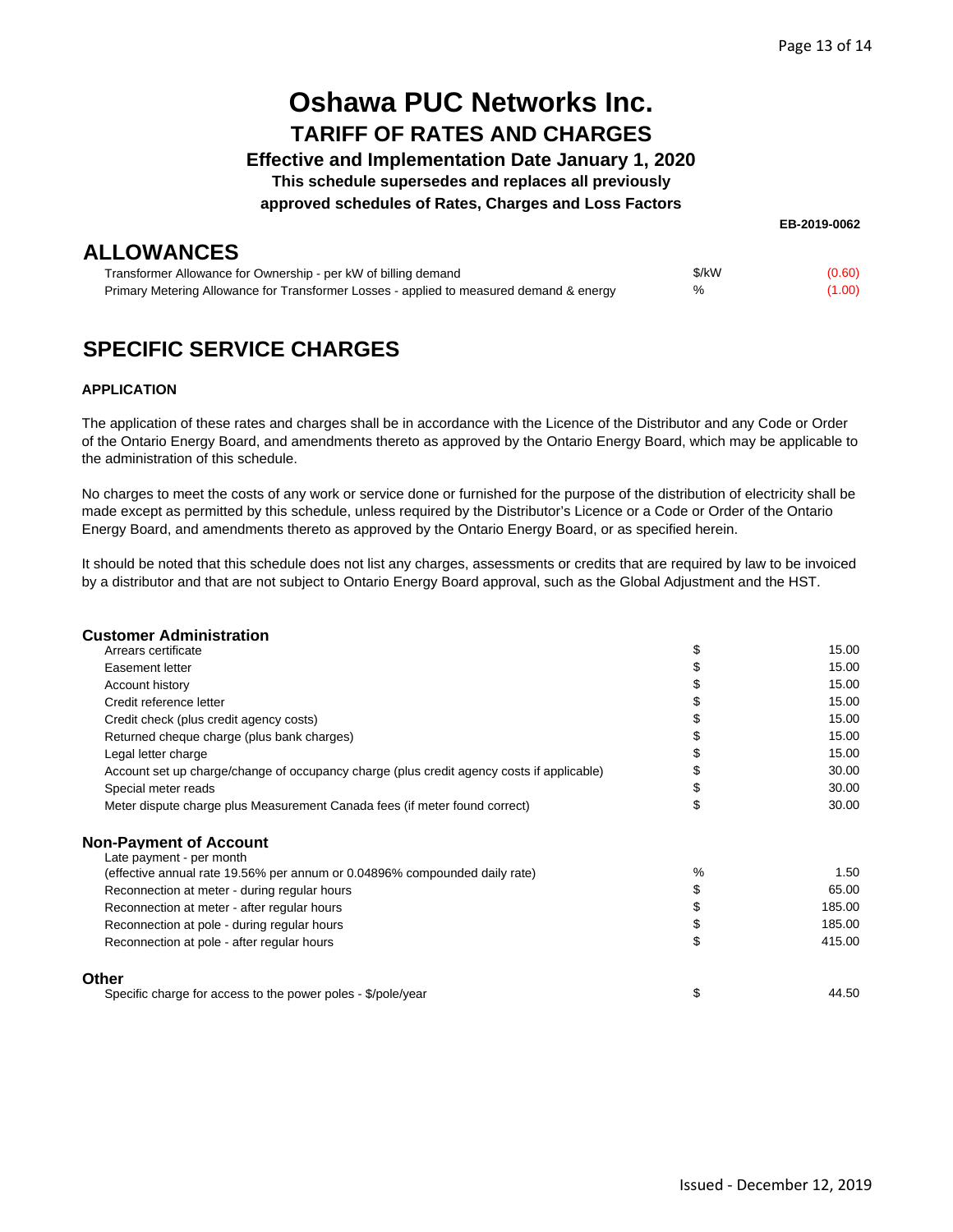**Effective and Implementation Date January 1, 2020**

**This schedule supersedes and replaces all previously**

**approved schedules of Rates, Charges and Loss Factors**

**EB-2019-0062**

## **RETAIL SERVICE CHARGES (if applicable)**

The application of these rates and charges shall be in accordance with the Licence of the Distributor and any Code or Order of the Ontario Energy Board, and amendments thereto as approved by the Ontario Energy Board, which may be applicable to the administration of this schedule.

No rates and charges for the distribution of electricity and charges to meet the costs of any work or service done or furnished for the purpose of the distribution of electricity shall be made except as permitted by this schedule, unless required by the Distributor's Licence or a Code or Order of the Ontario Energy Board, and amendments thereto as approved by the Ontario Energy Board, or as specified herein.

Unless specifically noted, this schedule does not contain any charges for the electricity commodity, be it under the Regulated Price Plan, a contract with a retailer or the wholesale market price, as applicable.

It should be noted that this schedule does not list any charges, assessments or credits that are required by law to be invoiced by a distributor and that are not subject to Ontario Energy Board approval, such as the Global Adjustment and the HST.

Retail Service Charges refer to services provided by a distributor to retailers or customers related to the supply of competitive electricity.

| One-time charge, per retailer, to establish the service agreement between the distributor and the retailer         |               | 102.00    |
|--------------------------------------------------------------------------------------------------------------------|---------------|-----------|
| Monthly fixed charge, per retailer                                                                                 |               | 40.80     |
| Monthly variable charge, per customer, per retailer                                                                | \$/cut.       | 1.02      |
| Distributor-consolidated billing monthly charge, per customer, per retailer                                        | $\frac{C}{2}$ | 0.61      |
| Retailer-consolidated billing monthly credit, per customer, per retailer                                           | $\frac{C}{2}$ | (0.61)    |
| Service Transaction Requests (STR)                                                                                 |               |           |
| Request fee, per request, applied to the requesting party                                                          |               | 0.51      |
| Processing fee, per request, applied to the requesting party                                                       |               | 1.02      |
| Request for customer information as outlined in Section 10.6.3 and Chapter 11 of the Retail                        |               |           |
| Settlement Code directly to retailers and customers, if not delivered electronically through the                   |               |           |
| Electronic Business Transaction (EBT) system, applied to the requesting party                                      |               |           |
| Up to twice a year                                                                                                 |               | no charge |
| More than twice a year, per request (plus incremental delivery costs)                                              |               | 4.08      |
| Notice of switch letter charge, per letter (unless the distributor has opted out of applying the charge as per the |               |           |
| Ontario Energy Board's Decision and Order EB-2015-0304, issued on February 14, 2019)                               |               | 2.04      |

## **LOSS FACTORS**

If the distributor is not capable of prorating changed loss factors jointly with distribution rates, the revised loss factors will be implemented upon the first subsequent billing for each billing cycle.

| Total Loss Factor – Secondary Metered Customer < 5,000 kW | 1.0486 |
|-----------------------------------------------------------|--------|
| Total Loss Factor - Secondary Metered Customer > 5,000 kW | 1.0145 |
| Total Loss Factor - Primary Metered Customer < 5,000 kW   | 1.0440 |
| Total Loss Factor – Primary Metered Customer > 5,000 kW   | 1.0045 |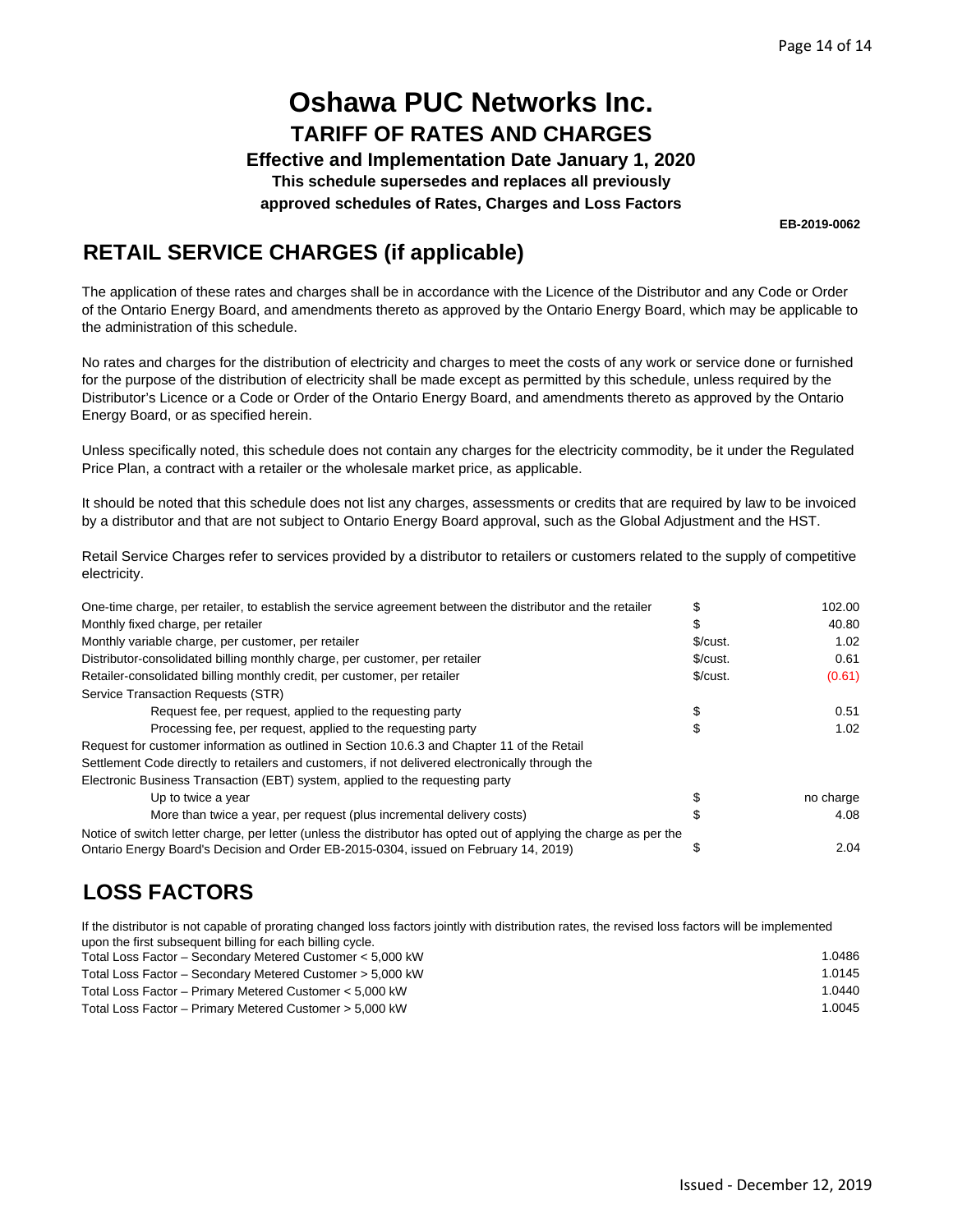**Schedule B**

**To Decision and Rate Order**

**Accounting Order** 

**OEB File No: EB-2019-0062**

**DATED: December 12, 2019**